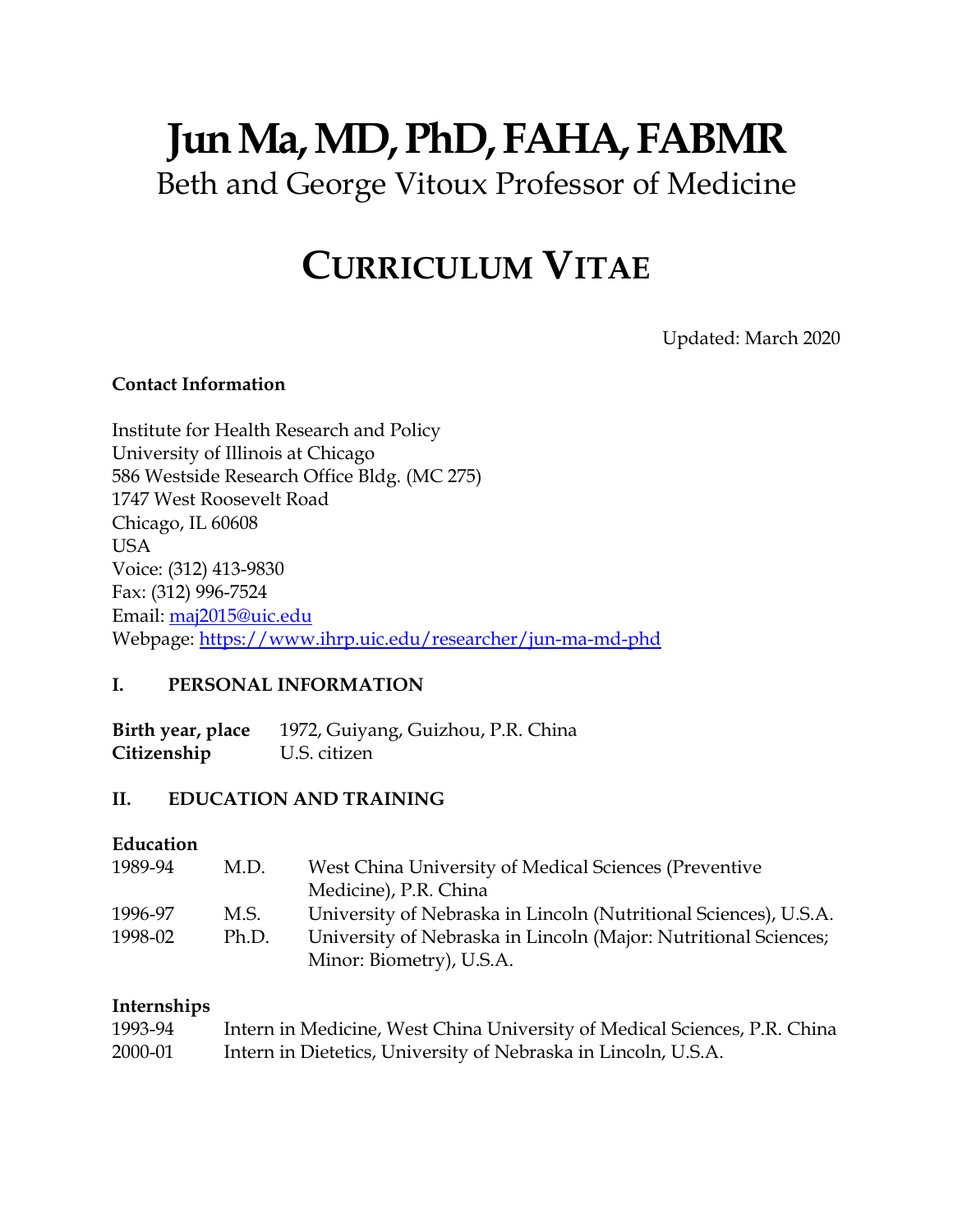#### **III. AREAS OF INTEREST**

I am a dually trained, MD and PhD scientist with expertise in preventive medicine, translational behavioral medicine, and experimental and implementation studies of lifestyle interventions. **My research career goal is to create new knowledge in precision lifestyle medicine and translate results into clinical and public health practice to promote patient-centered population health management and health equity**. The core objectives of my **Translational Lifestyle Medicine and Precision Health** program are threefold: (1) Accelerate the development and implementation of innovative lifestyle interventions for individualized treatments as well as scalable prevention programs for diverse populations; (2) Train a new generation of clinical and translational researchers in precision lifestyle medicine; and (3) Engage multisector stakeholders locally and nationally in lifestyle medicine research, dissemination, and implementation.

**Individual Research and Development:** With a vision to transform lifestyle medicine for the prevention and control of major chronic conditions, since 2006 I have built an impactful and progressive portfolio that embodies a transformative team science approach to actionable behavioral medicine research. My research broadly seeks to address seemingly intractable health-compromising lifestyle behaviors and chronic conditions as well as their associated health disparities in racially/ethnically and socioeconomically diverse adult populations. The primary foci are on the development and implementation of pragmatic behavioral interventions in primary care, and their effects on lifestyle behaviors, patient and system outcomes, and neuropsychological and biophysiological mechanisms.

With >\$25M NIH and other federal funding since 2018, as Principal Investigator I have led complex clinical and translational lifestyle medicine research projects involving transdisciplinary investigators in numerous institutions across different US geographic regions spanning the two coasts. Also importantly, these projects have involved partnerships with providers and clinic staff in diverse health systems, including academic medical centers, federally qualified health centers, large multispecialty group practice networks, and Kaiser Permanente. These projects have investigated integrated multiple-behavior interventions targeting weight management, healthy eating, physical activity, and emotional health in multiple clinical areas. These span metabolic (e.g., obesity, prediabetes, metabolic syndrome), cardiovascular (e.g., coronary heart disease, hypertension), pulmonary (e.g., asthma, chronic obstructive pulmonary disease), and psychological (e.g., depression) conditions. Influenced by the Institute of Healthcare Improvement Triple Aim, my research emphasizes a patient-centered population health management orientation, a primary care-based research and implementation pipeline, and an affordable and scalable approach to intervention delivery through strategic and secure use of both common and novel technologies (e.g., artificial intelligence voice agent).

Further inspired by the precision medicine paradigm, my research has rapidly expanded to include novel mechanistic explorations. Examples include neuropsychological self-regulation mechanisms and digital phenotyping in the management of comorbid obesity and depression, and effects of weight loss, diet quality, and physical activity on physiologic, metabolomic and immune biomarkers of asthma in obesity. This work is at the cutting edge of research on fundamental mechanisms of behavior change and disease.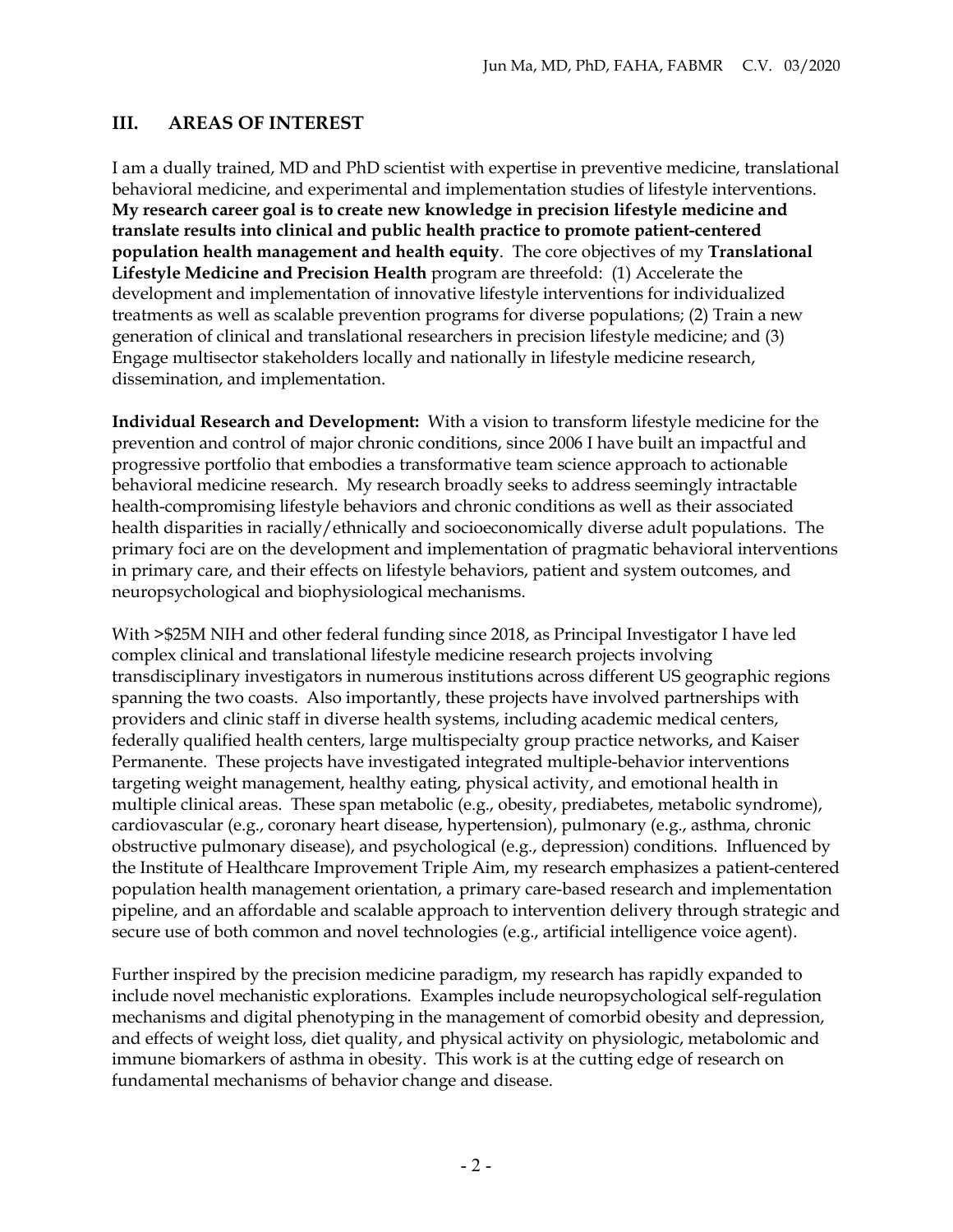In summary, the spectrum of my translational research in precision lifestyle medicine extends from mechanistic investigations to efficacy and pragmatic clinical trials and to practice-based implementation studies, spanning multiple lifestyle behaviors and multiple major chronic conditions in diverse populations. This portfolio has led to prolific scientific discoveries of high clinical and policy relevance—and I foresee its impact to increase exponentially over time.

**Teaching and Mentorship:** This broad-spectrum portfolio has offered unparalleled educational and training opportunities for students, residents, fellows and junior faculty. The vast majority of my research mentees have continued in successful academic and research careers. I co-direct a new NIH-funded T32 for postdoctoral fellowships at the University of Illinois at Chicago (UIC) that originated from my intellectual leadership in precision lifestyle medicine and translational research.

**Leadership and Honors:** As Founding Director of the Vitoux Program on Aging and Prevention and Associate Head of Scholarly Activity in the Department of Medicine at UIC, my primary responsibilities include research career development for trainees and faculty, and research and educational program development and operations. Nationally I have been a member and served in leadership roles in a number of premier professional organizations, including the NIH Science of Behavior Change (SOBC) Research Network Steering Committee (member), the CMS Preventive Care and Screening expert work group (member) for Body Mass Index (BMI) Screening and Follow-Up Plan, the Academy of Behavioral Medicine Research (fellow), the American Heart Association (AHA) Council on Lifestyle and Cardiometabolic Health Leadership Committee (member), and the AHA Behavior Change Committee (current chair).

## **IV. PROFESSIONAL POSITIONS AND APPOINTMENTS**

University of Nebraska in Lincoln

1996-02 Doctoral Research Assistant, Department of Nutrition and Health Sciences

|         | Stanford University School of Medicine, Department of Medicine             |
|---------|----------------------------------------------------------------------------|
| 2002    | Social Science Research Assistant II, Stanford Prevention Research Center  |
| 2002-03 | Social Science Research Assistant III, Stanford Prevention Research Center |
| 2003-06 | Research Director, Program on Prevention Outcomes and Practices,           |
|         | <b>Stanford Prevention Research Center</b>                                 |
| 2011-14 | Consulting Assistant Professor, Stanford Prevention Research Center        |
| 2014-15 | Consulting Associate Professor, Division of General Medical Disciplines    |

2015-16 Consulting Professor, Division of General Medical Disciplines

- Palo Alto Medical Foundation (PAMF) Research Institute
- 2006-09 Assistant Scientist
- 2009-14 Associate Scientist
- 2014-15 Senior Scientist
- 2015-18 Consulting Investigator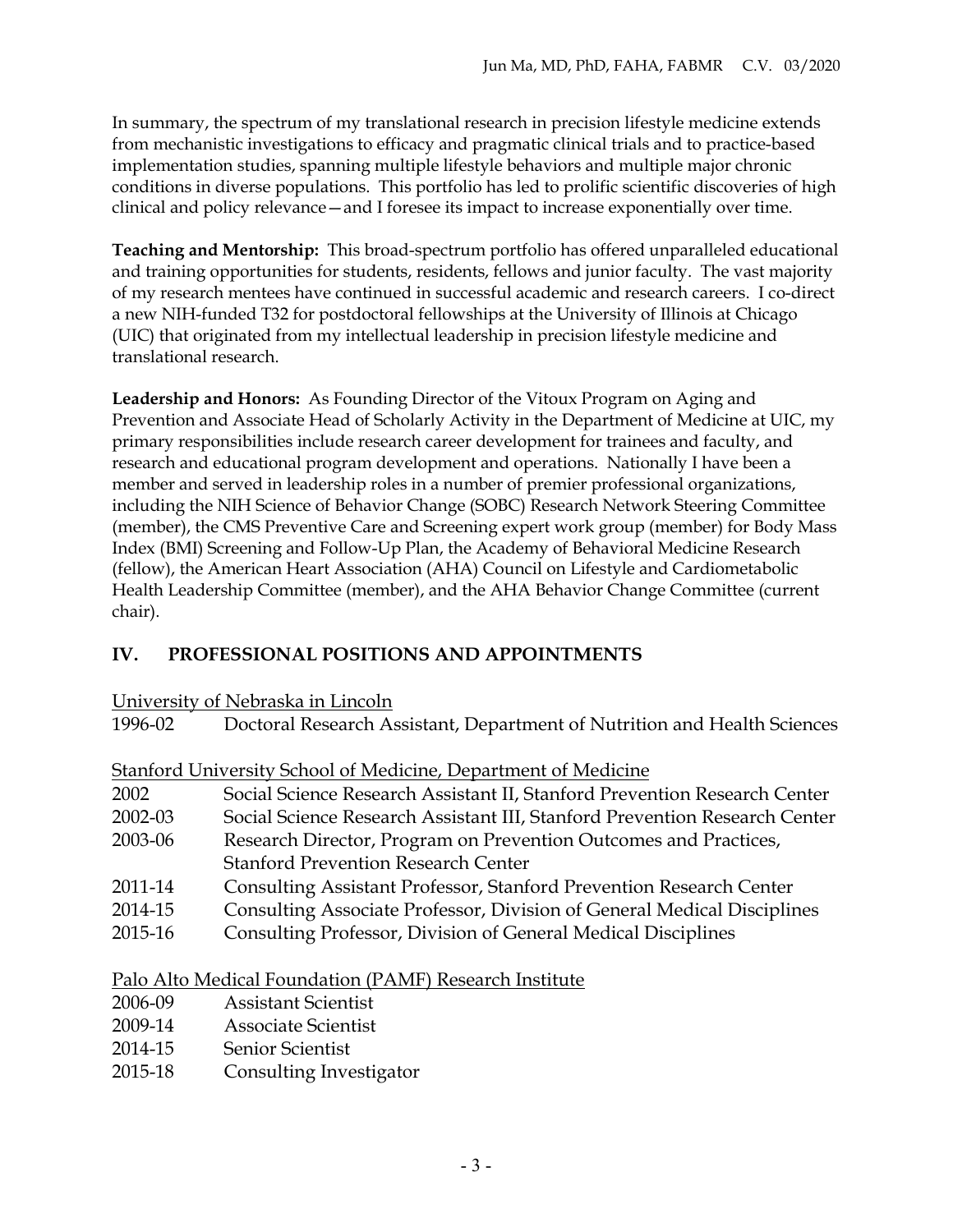University of Illinois, Chicago (UIC)

| 2015-17 | Professor (with tenure), Department of Health Policy and Administration, |
|---------|--------------------------------------------------------------------------|
|         | School of Public Health                                                  |

- 2015-17 Professor (secondary appointment), Division of Academic Internal Medicine and Geriatrics, Department of Medicine, College of Medicine
- 2015-17 Lead, Health Promotion for Racially and Ethnically Diverse Older Adults Cluster, Chancellor's Cluster Hire Initiative
- 2017-19 Visiting professor, Division of Academic Internal Medicine and Geriatrics, Department of Medicine, College of Medicine
- 2019- Professor (with tenure), Division of Academic Internal Medicine and Geriatrics, Department of Medicine, College of Medicine
- 2019- Beth Fowler Vitoux and George E. Vitoux Distinguished Professor in Geriatric Medicine, Department of Medicine, College of Medicine

## *Administrative appointments*

| 2015-16 | Co-Director, Center for Research on Health and Aging, Institute for |
|---------|---------------------------------------------------------------------|
|         | Health Research and Policy                                          |
| 2016-19 | Director, Center for Health Behavior Research, Institute for Health |
|         | Research and Policy                                                 |
| 2017-   | Associate Head, Scholarly Activity Council, Department of Medicine, |
|         | College of Medicine                                                 |
| 2019-   | Founding Director, Vitoux Program on Aging and Prevention,          |

Department of Medicine, College of Medicine

University of California, Irvine

2016 Visiting Professor, Department of Epidemiology, School of Medicine

## **V. AWARDS AND HONORS**

West China University of Medical Sciences

- 1991-94 Annual Outstanding Student Scholarships
- 1994 Distinguished Graduate Student Scholarship

## University of Nebraska in Lincoln

- 1999 Twila Herman Claybaugh Human Resources and Family Sciences Food Science and Technology Fellowship
- 1999-00 Widaman Trust Distinguished Graduate Assistant Award
- 2000-01 Department of Nutritional Science and Dietetics Graduate Fellowship
- 2000-01 University Graduate Fellowship
- 2001 Margaret S. Fedde Fellowship
- 2001-02 Presidential Fellowship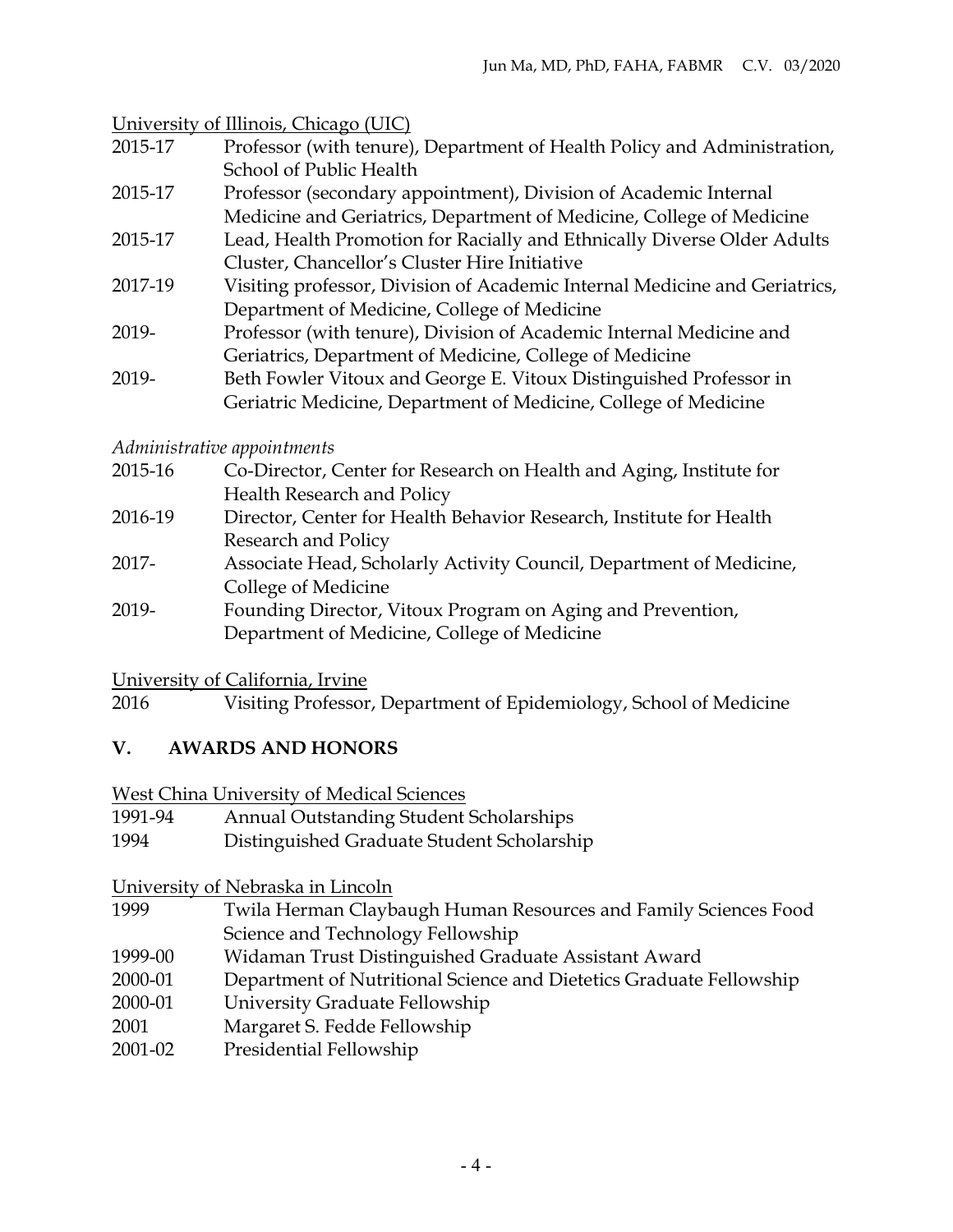| Post-degree honors |                                                                             |  |
|--------------------|-----------------------------------------------------------------------------|--|
| 2005-              | Fellow, American Heart of Association                                       |  |
| 2006               | Travel scholarship, Office of Behavioral and Social Sciences Research       |  |
|                    | (OBSSR) 10 <sup>th</sup> Anniversary - Celebrating a Decade of Progress and |  |
|                    | Promise, National Institutes of Health,                                     |  |
| 2008               | Fellow, First Summer Cohort Study Data Workshop Sponsored by the            |  |
|                    | NHLBI and Northwestern University                                           |  |
| 2008               | Appreciation Award for Outstanding Achievement in Support of the            |  |
|                    | American Heart Association's Efforts in Cardiovascular Science,             |  |
|                    | <b>Education and Community Programs</b>                                     |  |
| 2009               | Advocacy Heart Partner Award, Greater Bay Area Division, American           |  |
|                    | <b>Heart Association</b>                                                    |  |
| 2017-              | Elected fellow, Academy of Behavioral Medicine Research                     |  |
| $2020 -$           | Fellow, Society of Behavioral Medicine                                      |  |

**VI. SCHOLARLY PUBLICATIONS** (Underline denotes senior authorship; 1denotes equal contributions by multiple authors; \*\*denotes mentees, trainees or supervisees; PMCID not applicable unless provided)

## **Peer-Reviewed Original Research Articles**

- 1. **Ma J**, Hampl J, Betts NM. Smoking status and antioxidant intakes in today's Americans: Data from 1994-1996 CSFII. *Am J Clin Nutr.* 2000;71:774-80.
- 2. **Ma J**, Betts NM. Zinc and copper intake and the major food sources for older adults in the 1994-96 Continuing Survey of Food Intakes by Individuals. *J Nutr.* 2000;130:2838-43.
- 3. **Ma J**, Betts NM, Hampl JS. Clustering of lifestyle behaviors: the relationship between cigarette smoking, alcohol consumption and dietary intake. *Am J Health Promot.* 2000;15:107-17.
- 4. **Ma J**, Betts NM, Horacek T. Measuring stage of change for assessing readiness to increase fruit and vegetable intake among 18-24-year-olds. *Am J Health Promot.* 2001;16:88-97.
- 5. **Ma J**, Betts NM, Horacek T, Georgiou C, White A, Nitzek S. The Importance of decisional balance and self-efficacy in relation to stages of change for fruit and vegetable intakes by young adults. *Am J Health Promot.* 2002;16:157-66.
- 6. Horacek T, White A, Betts N, Hoerrs S, Georgiou C, Nitzke S, **Ma J**, Greene G. Self-efficacy, perceived benefits and weight satisfaction discriminate among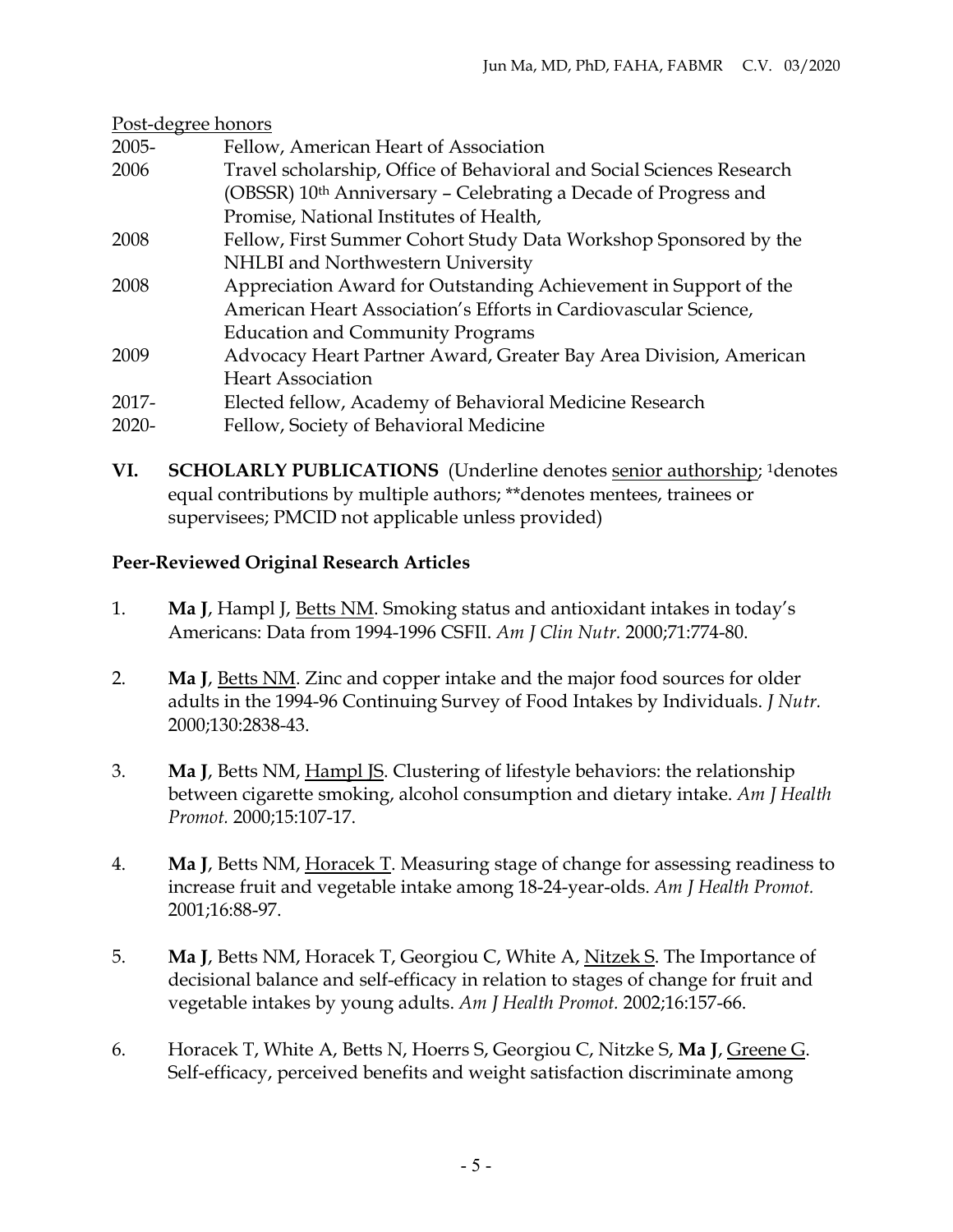stages of change for fruit and vegetable intake for young men and women. *J Am Diet Assoc.* 2002;102:1466-70.

- 7. Horacek T, Greene G, Georgiou C, White A, **Ma J**. Comparison of three methods for assessing fruit, vegetable, and grain stages of change for young adults. *Topics Clin Nutr.* 2002;17:36-61.
- 8. **Ma J**, Betts NM, Horacek T, Georgiou C, White A. Assessing stages of change for fruit and vegetable intake in young adults: A combination of traditional staging algorithms and food frequency questionnaires. *Health Educ Res.* 2003:18:101-13.
- 9. Greene G, Horacek TM, White A, **Ma J**. Use of a diet interview method to define stages of change in young adults for fruit, vegetable and grain Intake. *Topics Clin Nutr.* 2003;18:35-44.
- 10. Stafford RS, **Ma J**, Finkelstein SN, Haver K, Cockburn IM. National trends in asthma visits and asthma pharmacotherapy, 1978-2002. *J Allergy Clin Immun.* 2003;111:729-35.
- 11. **Ma J**, Stafford RS, Cockburn IM, Finkeltein SN. The magnitude and composition of drug promotion in the U.S. *Clin Ther.* 2003;25:1503-17.
- 12. **Ma J**, Stafford RS. U.S. physician adherence to standards in asthma pharmacotherapy varies by patient and physician characteristics [research letter]. *J Allergy Clin Immun.* 2003;112:633-5.
- 13. Stafford RS, Furberg CD, Finkelstein SN, Cockburn IM, Alehegn T, **Ma J**. The impact of clinical trial results on national trends in alpha-blocker prescribing, 1996-2002. *JAMA.* 2004;291:54-62.
- 14. **Ma J**, Urizar GG, Jr., Alehegn T, Stafford RS. Diet and physical activity counseling during ambulatory care visits in the U.S. *Prev Med.* 2004;39:815-22.
- 15. **Ma J**, Wang Y, Stafford RS. US adolescents receive suboptimal preventive counseling during ambulatory care. *J Adolesc Health.* 2005;36:441.e1-e7.
- 16. **Ma J**, Sehgal NL, Ayanian JZ, Stafford RS. National trends in statin use by coronary heart disease risk category. *PLoS Med.* 2005;2(5):e123. PMCID: PMC1140942
- 17. **Ma J**, Stafford RS. Quality of outpatient care in the U.S.: temporal changes and racial/ethnic disparities. *Arch Intern Med.* 2005;165:1354-61.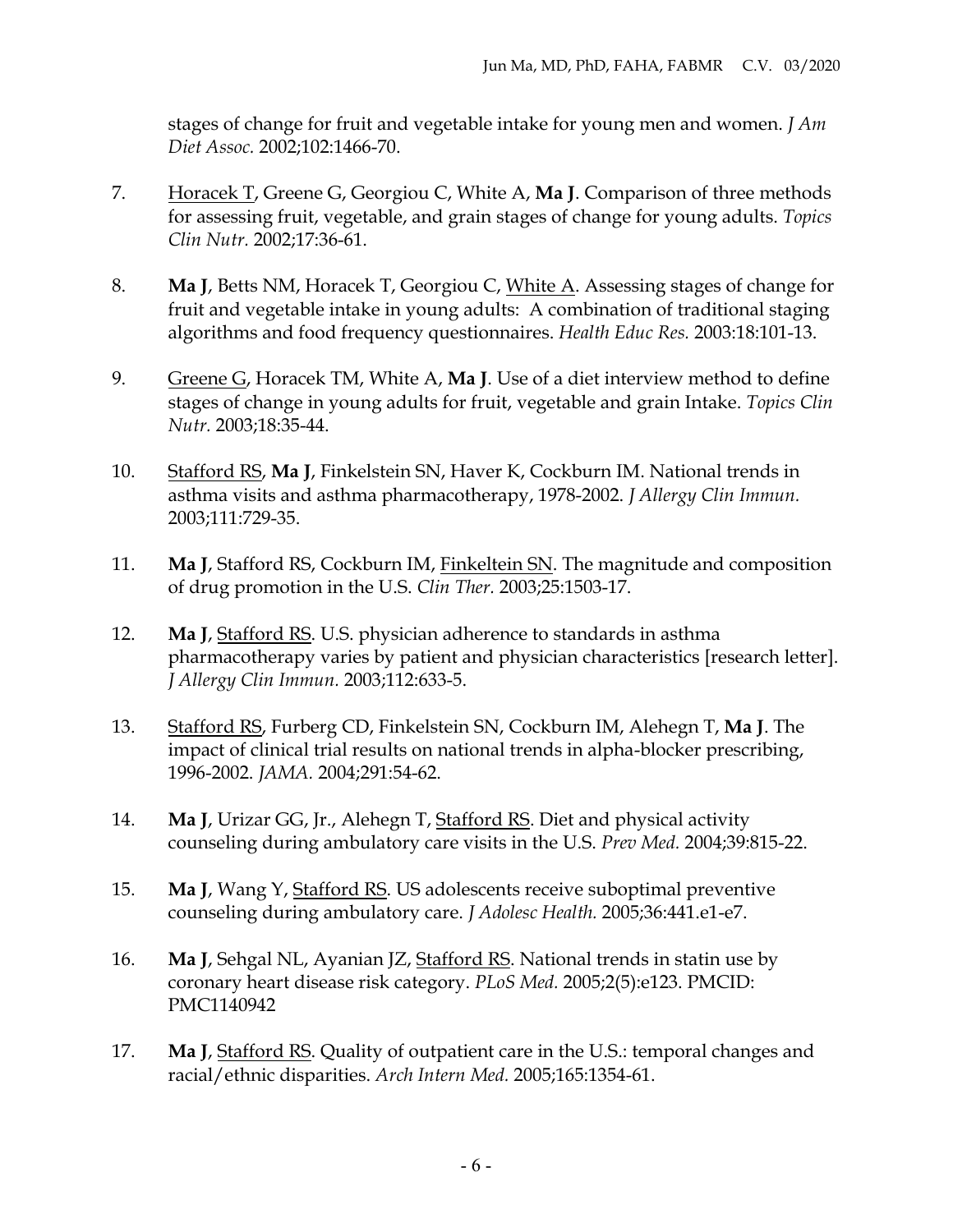- 18. **Ma J,** Lee K-V\*\*, Stafford RS. Depression treatment during outpatient visits by U.S. children and adolescents. *J Adolesc Health.* 2005;37(6):434-42.
- 19. Stafford RS, Monti V\*\*, **Ma J.** Underutilization of aspirin persists in U.S. ambulatory care for the secondary and primary prevention of cardiovascular disease. *PLoS Med.* 2005;2(12):e353. PMCID: PMC1283363
- 20. Stafford RS, Drieling R\*\*, Johns R\*\*, **Ma J**. National patterns of calcium use in osteoporosis. *J Reprod Med.* 2005;11:885S-95S.
- 21. **Ma J**, Monti V\*\*, Stafford RS**.** Are evidence-based cardiovascular prevention therapies being used? A review of aspirin and statin therapies. *Prev Contr.* 2005;1:285-95.
- 22. **Ma J**, Drieling RC\*\*, Stafford RS. U.S. women desire greater professional guidance on alternative therapies for relief of menopause symptoms. *Menopause.* 2006;13:506-16.
- 23. Stafford RS, Monti V\*\*, **Ma J.** Long-term and short-term changes in antihypertensive prescribing by office-based physicians in the U.S. *Hypertension.* 2006;48:213-8.
- 24. **Ma J**, Lee K-V\*\*, Stafford RS**.** Changes in antihypertensive prescribing during U.S. outpatient visits for uncomplicated hypertension between 1993 and 2004. *Hypertension.* 2006;48:1-7.
- 25. **Ma J**, Lee K-V\*\*, Berra K, Stafford RS**.** Implementation of case management to reduce cardiovascular disease risk in Stanford and San Mateo Heart to Heart Trial: Study protocol and baseline characteristics. *Implement Sci.* 2006;1:21. PMCID: PMC1592109
- 26. **Ma J**, Johns RA\*\*, Stafford RS. Americans are not meeting current calcium recommendations. *Am J Clin Nutr.* 2007;85:1361-6.
- 27. Rigby AJ, **Ma J**, Stafford RS. Women's awareness and knowledge of hormone therapy post Women's Health Initiative. *Menopause.* 2007;14:1-6.
- 28. Linder JA, **Ma J**, Bates DW, Middleton B, Stafford RS. Electronic health record use and the quality of ambulatory care in the United States. *Arch Intern Med.* 2007;167:1400-5.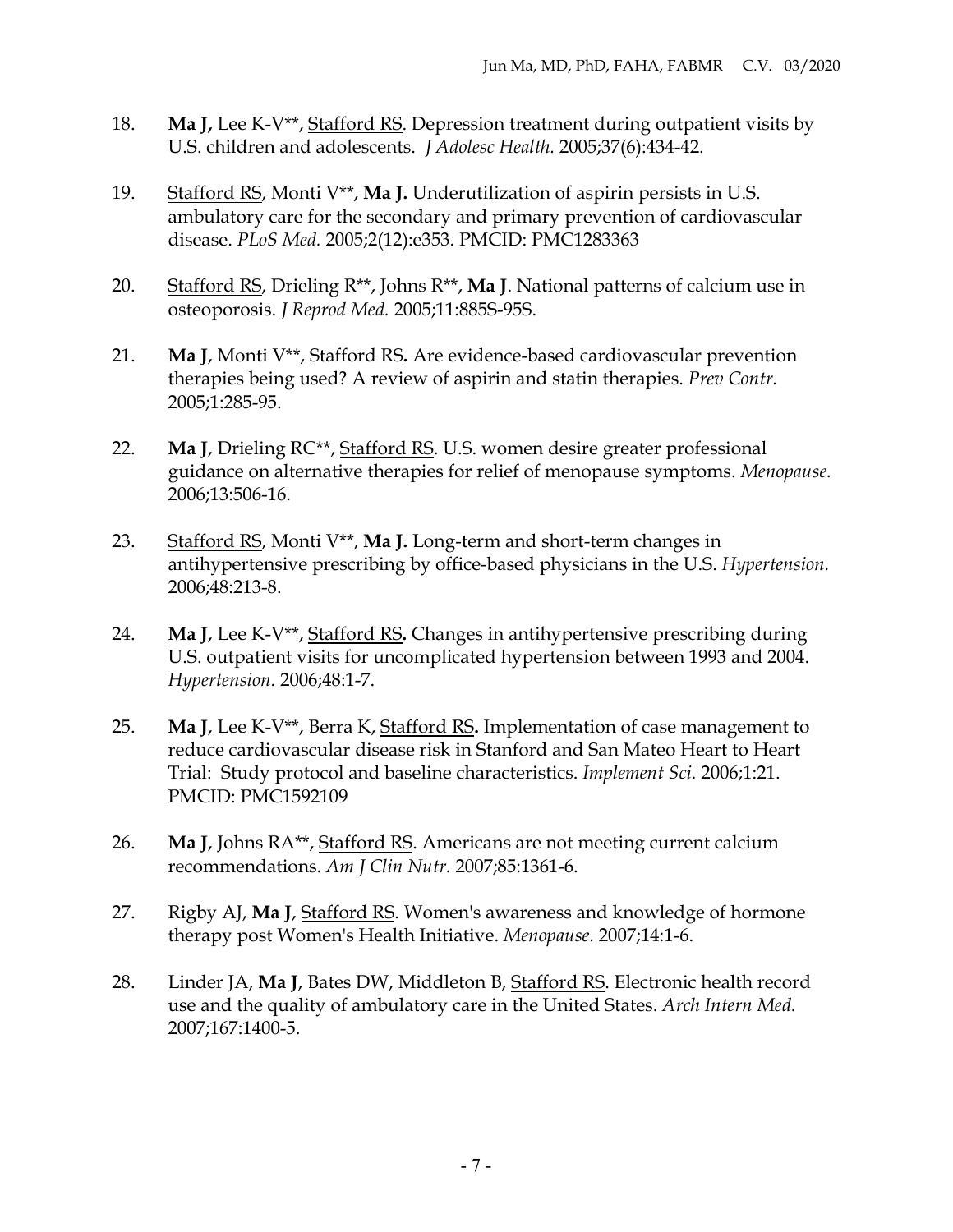- 29. Berra K, **Ma J**, Klieman L, Hyde S, Monti V\*\*, Guardado A, Rivera S, Stafford RS. Implementing cardiac risk-factor case-management: Lessons learned in a county health system. *Crit Pathw Cardiol.* 2007;6:173-9.
- 30. **Ma J**, Stafford RS. Screening, treatment and control of hypertension in U.S. private physician offices, 2003-2004. *Hypertension.* 2008;51:1275-81. PMCID: PMC2671992
- 31. **Ma J**, Xiao L\*\*, Stafford RS. Under-diagnosis of obesity in adults in outpatient settings. *Arch Intern Med.* 2009;169:313-4. PMCID: PMC2672042
- 32. **Ma J**, Xiao L\*\*. Assessment of body mass index and association with adolescent preventive care in U.S. outpatient settings. *J Adolesc Health.* 2009;44:502-4.
- 33. **Ma J**, Xiao L\*\*, Stafford RS. Adult obesity and office-based quality of care in the U.S. *Obesity* (Silver Spring). 2009;17:1077-85. PMCID: PMC2715846
- 34. **Ma J**, Berra K, Haskell WL, Klieman L, Hyde S, Smith MW, Xiao L\*\*, Stafford RS. Case management to reduce cardiovascular risk in a county healthcare system. *Arch Intern Med.* 2009;169:1988-95. PMCID: PMC3000904
- 35. **Ma J**, King AC, Wilson SR, Xiao L\*\*, Stafford RS. Evaluation of lifestyle interventions to treat elevated cardiometabolic risk in primary care (E-LITE): A randomized controlled trial. *BMC Family Practice.* 2009;10:71. PMCID: PMC2779786
- 36. **Ma J**, Xiao L\*\*. Obesity and depression in U.S. women: Results from the 2005-06 National Health and Nutritional Examination Survey. *Obesity* (Silver Spring). 2010;18:347-53.
- 37. Smith MW, **Ma J**, Stafford RS. Bar Charts enhance Bland-Altman plots when value ranges are limited. *J Clin Epidemiol.* 2010;63:180-4.
- 38. Drieling RL\*\*, Gardner CD, **Ma J**, Ahn DK, Stafford RS. No beneficial effects of pine bark extract on cardiovascular disease risk factors. *Arch Intern Med.* 2010;170:1541-7.
- 39. **Ma J**, Strub P, Camargo CA, Jr., Xiao L\*\*, Ayala E\*\*, Gardner CD, Buist AS, Haskell WL, Lavori PW, Wilson SR. The breathe easier through weight loss lifestyle (BE WELL) intervention: A randomized controlled trial. *BMC Pulm Med.* 2010;10:16. PMCID: PMC2860346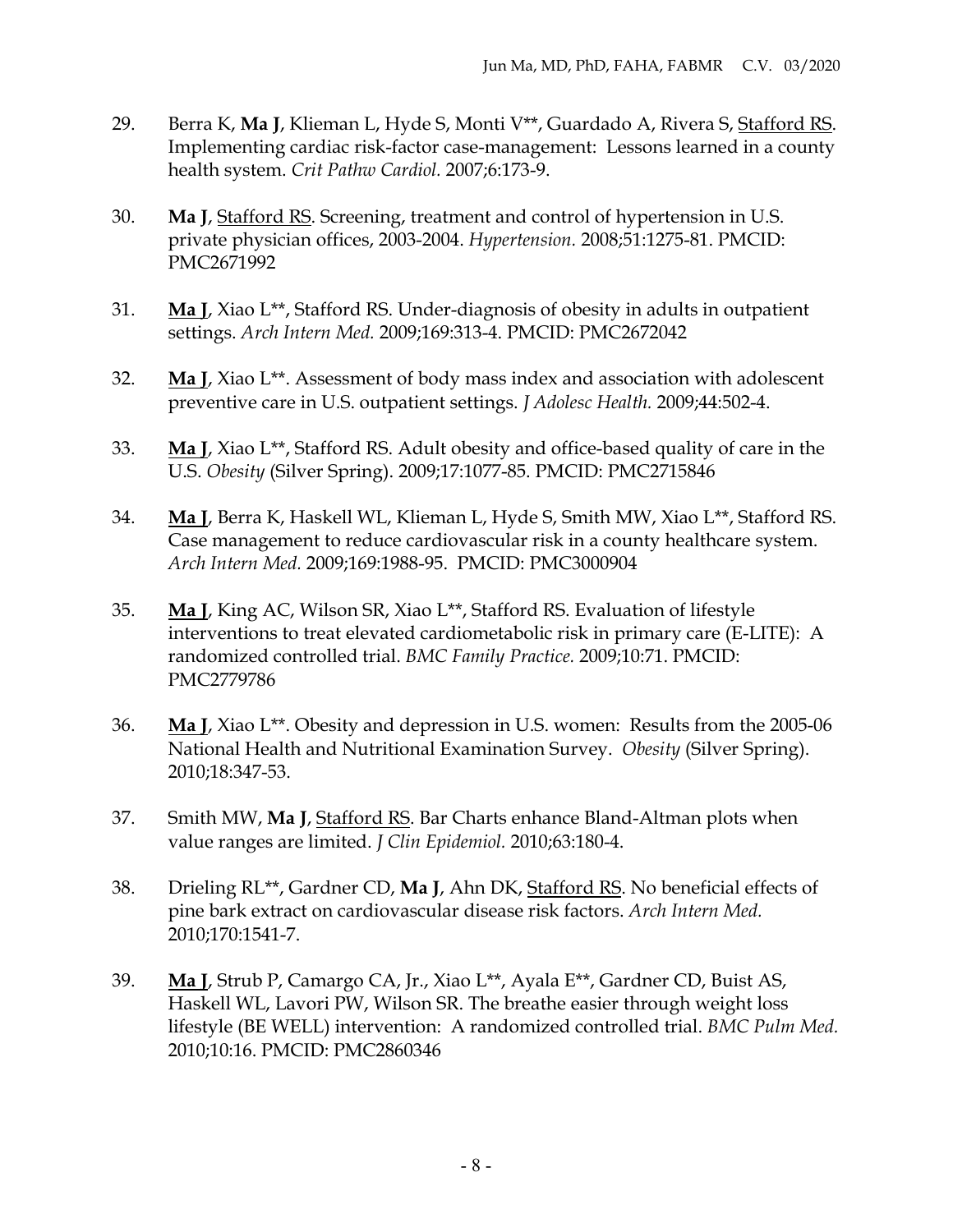- 40. **Ma J**, Xiao L\*\*, Knowles SB. Obesity, insulin resistance and the prevalence of atopy and asthma in US adults. *Allergy.* 2010;65:1455-63.
- 41. Zallman L, **Ma J**, Xiao L\*\*, Lasser KE. Quality of US primary care delivered by resident and staff physicians. *J Gen Intern Med.* 2010;25:1193-7. PMCID: PMC2947643
- 42. Xiao L\*\*, Lavori PW, Wilson SR, **Ma J**. Comparison of dynamic block randomization and minimization in randomized trials: A simulation study. *Clin Trials.* 2011;8:59-69.
- 43. **Ma J**, Xiao L\*\*. Use of dietary supplements among U.S. adults with asthma. *Nutr Dietary Supplements.* 2011;3:9-18.
- 44. Drieling RL\*\*, **Ma J**, Stafford RS. Evaluating clinical and community-based lifestyle interventions for obesity reduction in a low-income Latino neighborhood: Vivamos Activos Fair Oaks Program. *BMC Public Health.* 2011;11:98. PMCID: PMC3042942
- 45. Drieling RL\*\*, **Ma** J, Thiyagarajan S\*\*, Stafford RS. An Internet-based risk- and stage-tailored osteoporotic fracture risk management program: Effect on knowledge, attitudes and behaviors. *J Womens Health.* 2011;20:1895-907.
- 46. Ayala E\*\*, Knowles SB, Buist AS, Strub P, Lavori PW, **Ma J**, Wilson SR. Influence of body mass index on effects of a shared asthma treatment decision-making intervention. *Am J Respir Crit Care Med.* 2012;185:591-3.
- 47. Xiao L\*\*, Yank V\*\*, **Ma J**. Algorithm for balancing both continuous and categorical covariates in randomized controlled trials. *Comput Meth Prog Bio.* 2012;108:1185-90.
- 48. Yank V\*\*, Stafford RS, Rosas LG, **Ma J**. Baseline reach and adoption characteristics in a randomized controlled trial of two weight loss interventions translated into primary care: A structured report of real-world applicability. *Contemp Clin Trials*. 2013;34:126-35. PMCID: PMC3645977
- 49. New C\*\*, Xiao L\*\*, **Ma J**. Acculturation and overweight-related attitudes and behavior among obese Hispanic adults in the United States. *Obesity* (Silver Spring). 2013;21:2396-404.
- 50. **Ma J**, Yank V\*\*, Xiao L\*\*, Lavori PW, Wilson SR, Rosas LG, Stafford RS. Translating the Diabetes Prevention Program lifestyle intervention for weight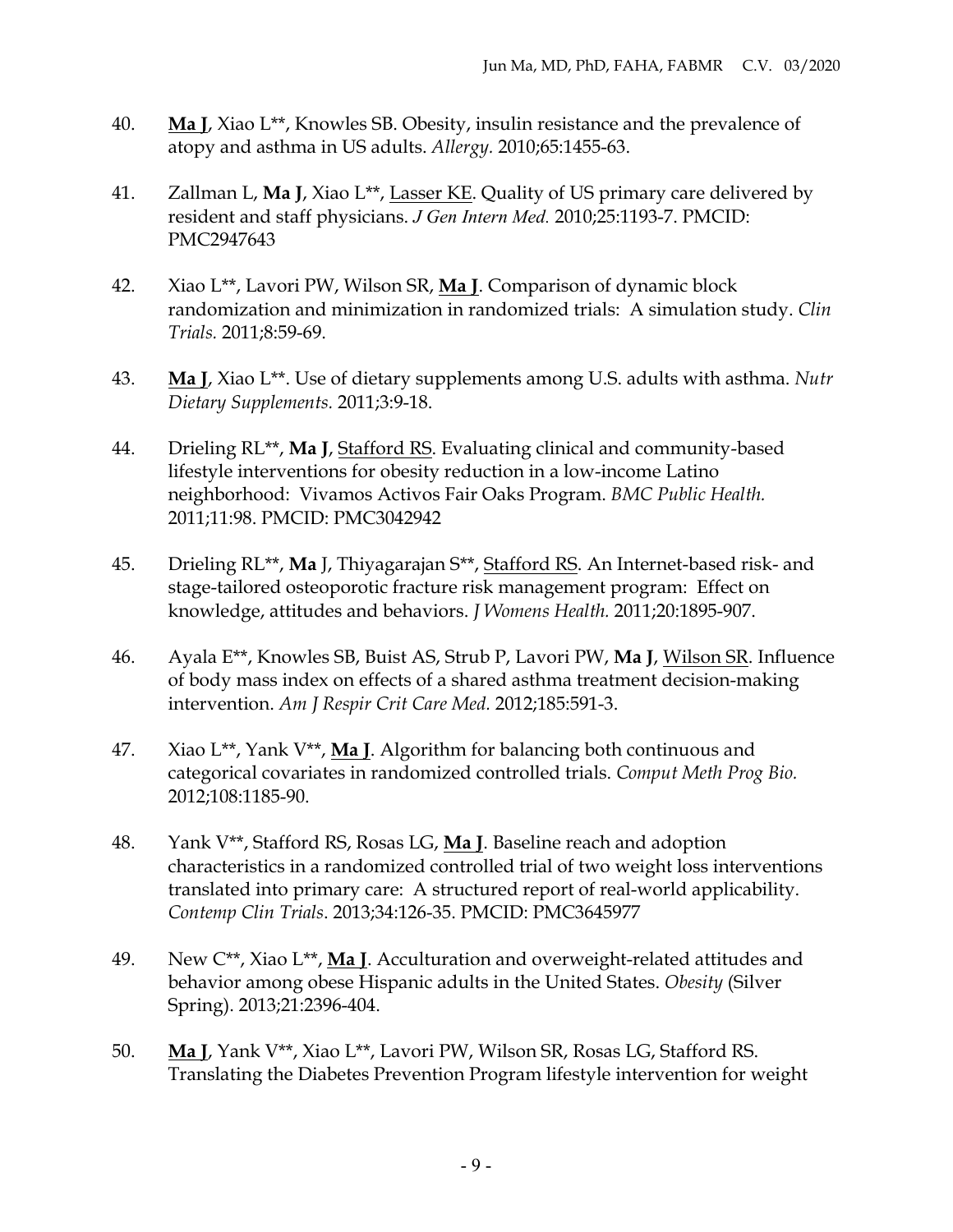loss into primary care: A randomized trial. *JAMA Intern Med*. 2013;173:113-21. PMCID: PMC3856315

- 51. Blonstein A\*\*, Yank V\*\*, Stafford RS, Wilson SR, Rosas LG, **Ma J**. Translating an evidence-based lifestyle intervention program into primary care: Lessons learned. *Health Promot Pract*. 2013;14:491-7. PMCID: PMC4011386
- 52. **Ma J**, Xiao L\*\*, Yank V\*\*. Variations between obese Latinos and whites in weight-related counseling during preventive clinical visits in the U.S. *Obesity* (Silver Spring). 2013;21:1734-41.
- 53. **Ma J**, Xiao L\*\*. Association of general and central obesity and atopic and nonatopic asthma in US adults. *J Asthma*. 2013;50(4):395-402.
- 54. Xiao L\*\*, Yank V\*\*, Wilson SR, Lavori PW, **Ma J**. Two-year weight loss maintenance in primary care-based Diabetes Prevention Program lifestyle interventions. *Nutr Diabetes*. 2013;3:e76. PMCID: PMC3697405
- 55. **Ma J**, Strub P, Lavori PW, Buist AS, Camargo CA, Jr., Nadeau KC, Wilson SR, Xiao L\*\*. DASH for asthma: A pilot study of the DASH diet in not-wellcontrolled adult asthma. *Contemp Clin Trials*. 2013;35:55-67. PMCID: PMC4217513
- 56. Yank V1,\*\*, Xiao L1,\*\*, Wilson SR, Stafford RS, Rosas LG, **Ma J**. Short-term weight loss patterns, baseline predictors, and longer-term follow-up within a randomized controlled trial. *Obesity (Silver Spring)*. 2014;22:45-51. (1dual first authors). PMCID: PMC3815705
- 57. **Ma J**, Xiao L\*\*, Blonstein A\*\*. Measurement of self-monitoring web technology acceptance and use in an eHealth weight-loss trial. *Telemed J E Health*. 2013;19:739-45. PMCID: PMC3787321.
- 58. Xiao L\*\*, Huang Q, Yank V\*\*, **Ma J**. An easily accessible web-based minimization random allocation system for clinical trials. *JMIR*. 2013;15:e139. PMCID: PMC3785994
- 59. Drieling RL, Rosas LG, **Ma J**, Stafford RS. Community resource utilization, psychosocial health, and sociodemographic factors associated with diet and physical activity among low-income obese Latino immigrants. *J Acad Nutr Diet*. 2014;114:257-65. PMCID: PMC3947013
- 60. Azar KMJ\*\*, Xiao L\*\*, **Ma J**. Baseline obesity status modifies effectiveness of adapted Diabetes Prevention Program lifestyle interventions for weight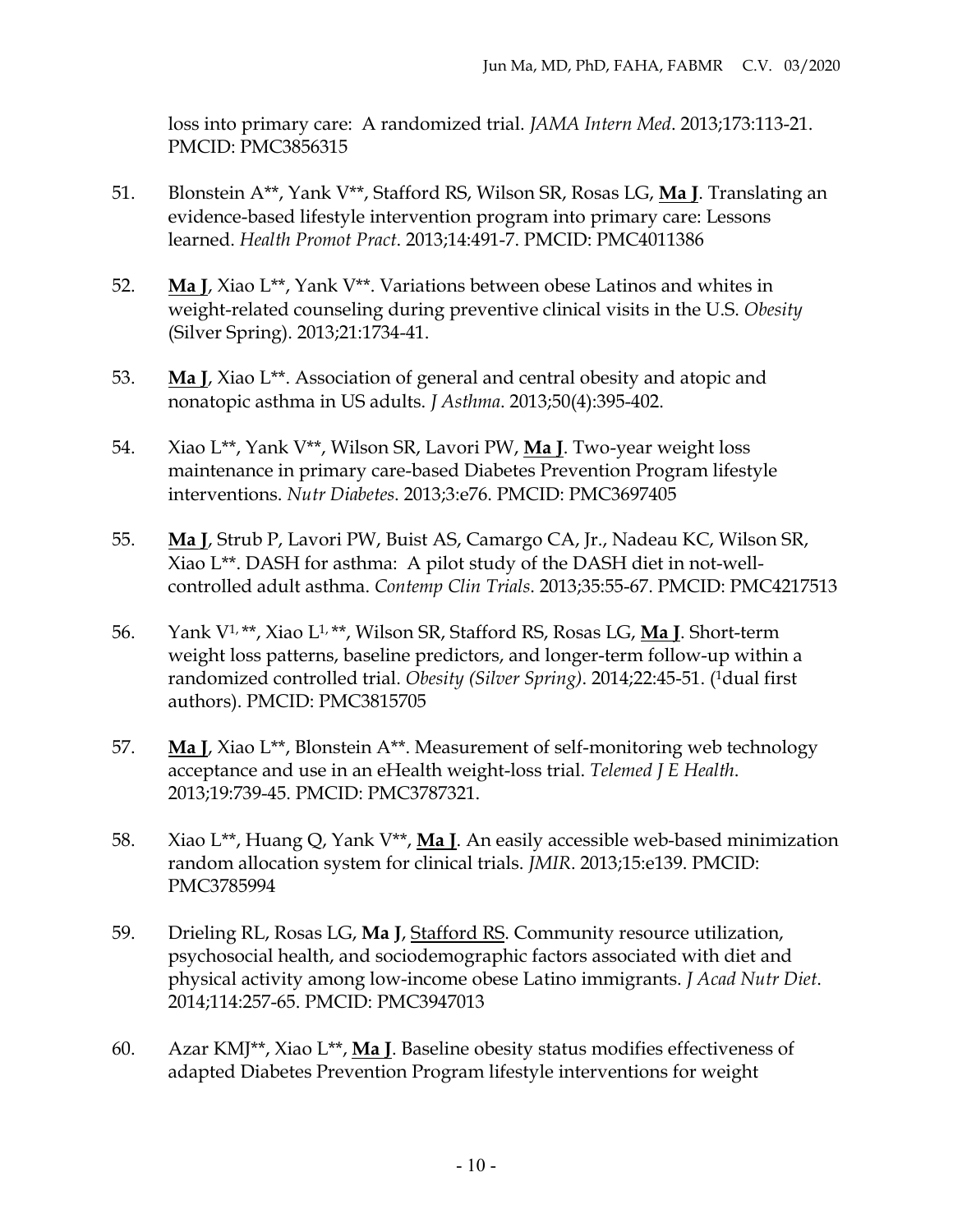management in primary care. *BioMed Res Int*. 2013;2013:191209. PMCID: PMC3867857

- 61. Collins BF, Ramenofsy D, Au DH, **Ma J**, Uman JE, Cecere-Feemster L. The association of weight with the detection of airflow obstruction and inhaled treatment among patients with a clinical diagnosis of COPD. *Chest*. 2014;146:1513-20. PMCID: PMC4251614
- 62. Lv N\*\*, Xiao L\*\*, Camargo CA, Jr., Wilson SR, Buist AS, Strub P, Nadeau KC, **Ma J**. Abdominal and general adiposity and level of asthma control in adults with uncontrolled asthma. *Ann Am Thorac Soc*. 2014;11:1218-24. PMCID: PMC4299000
- 63. **Ma J**, Strub P, Xiao L\*\*, Lavori, PW, Camargo CA, Jr., Wilson SR, Gardner CD, Buist AS, Haskell WL, Lv N\*\*. Behavioral weight loss and physical activity intervention in obese adults with asthma: A randomized trial. *Ann Am Thorac Soc*. 2015;12:1-11. PMCID: PMC4342805
- 64. Rosas LG\*\*, Thiyagarajan S, Goldstein BA, Drieling R, Padilla PR, **Ma J**, Yank V\*\*, Stafford RS. Social and environmental support to promote weight loss among immigrant Latinos: A randomized controlled trial. *J Acad Nutr Diet*. 2015;115:537-50.e2. PMCID: PMC4380577.
- 65. Tsai SA\*\*, Lv N\*\*, Xiao L\*\*, **Ma J**. Gender differences in weight-related attitudes and behaviors among overweight and obese adults in the United States. *Am J Mens Health*. 2016;10:389-98.
- 66. **Ma J**, Yank V\*\*, Lv N\*\*, Goldhaber-Fiebert JD, Lewis MA, Kramer MK, Snowden MB, Rosas LG\*\*, Xiao L\*\*, Blonstein AC\*\*. Research aimed at improving both mood and weight (RAINBOW) in primary care: A type 1 hybrid design randomized controlled trial. *Contemp Clin Trials*. 2015; 43:260-78. PMCID: PMC4537656.
- 67. **Ma J**, Strub P, Lv N\*\*, Xiao L\*\*, Camargo CA, Jr., Buist AS, Lavori PW, Wilson SR, Nadeau KC, Rosas LG\*\*. Pilot randomized trial of a healthy eating behavioural intervention in uncontrolled asthma. *Eur Respir J*. 2016;47:122-32. PMCID: PMC5136475.
- 68. Blonstein AC1,\*\*, Lv N1,\*\*, Camargo CA, Jr., Wilson SR, Buist AS, Rosas LG\*\*, Strub P, **Ma J**. Acceptability and feasibility of the "DASH for Asthma" intervention in a randomized controlled trial pilot study. *Public Health Nutrition*. 2015;19:2049-59. (1dual first authors).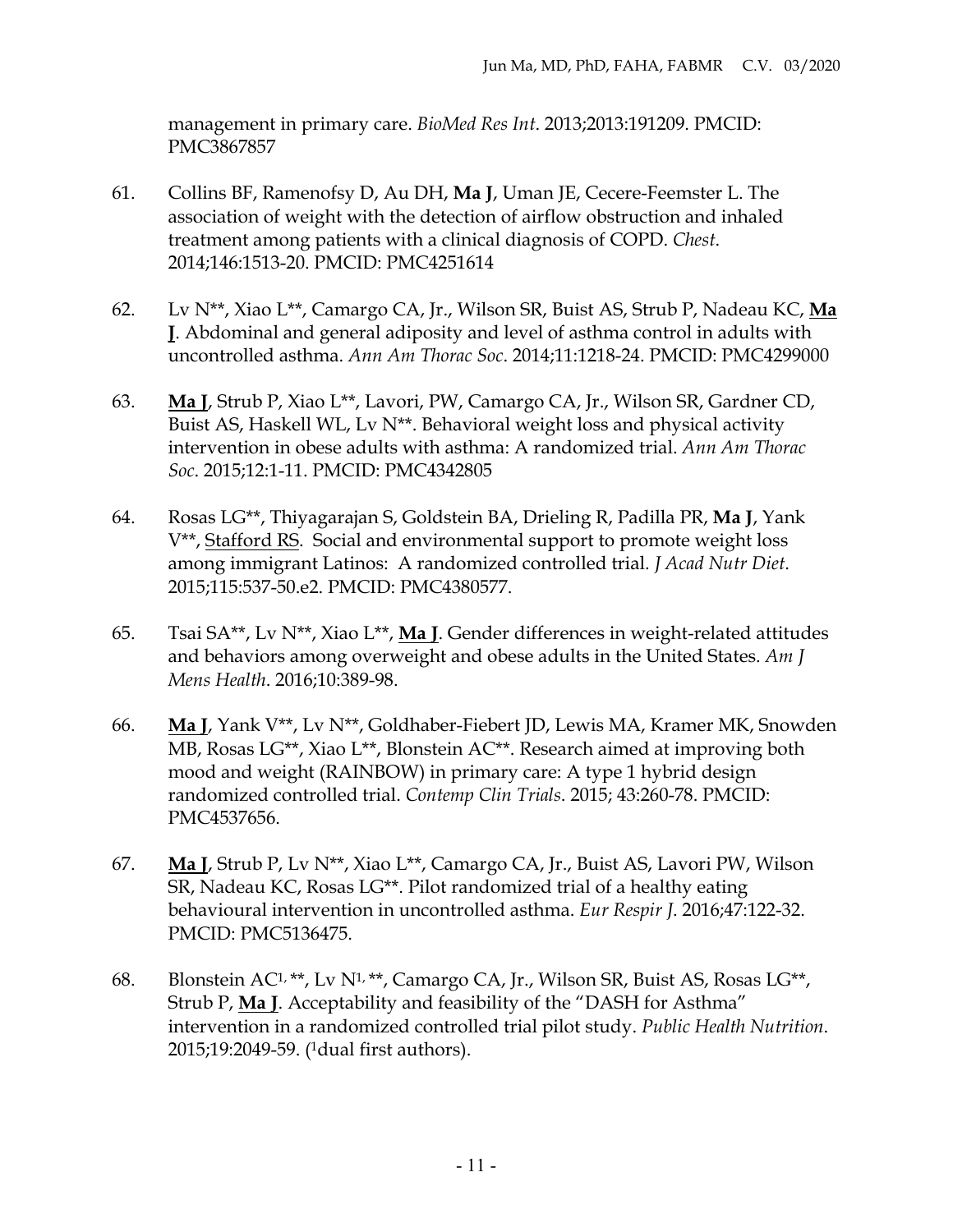- 69. Azar KMJ\*\*, Koliwad SK, Poon T, Xiao L\*\*, Lv N\*\*, Griggs R, **Ma J**. The Electronic Cardiometabolic Program (eCMP) for Patients with Cardiometabolic Risk: Randomized Controlled Trial. *J Med Internet Res*. 2016;18:e134. PMCID: PMC4902854.
- 70. Rosas LG\*\*, Lv N\*\*, Xiao L\*\*, Lewis MA, Zavella P, Kramer MK, Luna V\*\*, **Ma J**. Evaluation of a culturally-adapted lifestyle intervention to treat elevated cardiometabolic risk of Latino adults in primary care (Vida Sana): A randomized controlled trial. *Contemp Clin Trials*. 2016;48:30-40. PMCID: PMC4886337.
- 71. Chesla CA, Chun KM, Kwong Y, Gay CL, Chi HL, Gu Y, Hernandez L, Huang P, Strycker LA, **Ma J**. Cultural adaptation of the Group Lifestyle Balance program for Chinese Americans. *Diabetes Educator*. 2016;42:686-96.
- 72. Green E, Goldstein-Piekarski AN, Schatzberg AF, Rush AJ, **Ma J**, Williams LM. Personalizing antidepressant choice by sex, body mass index, and symptom profile: An iSPOT-D report. *Personalized Medicine in Psychiatry*. 2016;1-2:65-73.
- 73. Xiao L\*\*, Lv N\*\*, Rosas LG\*\*, Karve S\*\*, Luna V\*\*, Jameiro E\*\*, Wittels N\*\*, **Ma J.** Use of motivational interviewing-informed strategy in group orientations to improve retention and intervention attendance in randomized controlled trial. *Health Educ Res*. 2016;31:729-37.
- 74. Xiao L\*\*, Lv N\*\*, Rosas LG\*\*, Au D, **Ma J**. Validation of clinic weights from electronic health records against standardized weight measurements in weight loss trials. *Obesity* (Silver Spring). 2017;25:363-9.
- 75. Tsai SA\*\*, Xiao L\*\*, Lv N\*\*, Liu Y\*\*, **Ma J**. Association of the Cardiometabolic Staging System with individual engagement and quality of life in the US adult population. *Obesity* (Silver Spring). 2017;25:1540-8.
- 76. **Ma J**, Xiao L\*\*, Lv N\*\*, Rosas LG\*\*, Lewis MA, Goldhaber-Fiebert JD; Venditti EM, Snowden MB, Lesser L, Ward E. Profiles of sociodemographic, behavioral, clinical and psychosocial characteristics among primary care patients with comorbid obesity and depression. *Prev Med Reports*. 2017;8:42-50. PMCID: PMC5560114.
- 77. Williams LM, Pines AR\*\*, Goldstein-Piekarskia AN\*\*, Rosas LG\*\*, Kullar M\*\*, Sacchet MD\*\*, Gevaert O, Bailenson J, Lavori PW, Dagum P, Wandell B, Greenleaf W, Suppes T, Perry LM, Smyth JM, Lewis MA, Venditti EM, Snowden MB, Simmons JM, **Ma J**. The ENGAGE study: Integrating neuroimaging, virtual reality and smartphone sensing to understand self-regulation for managing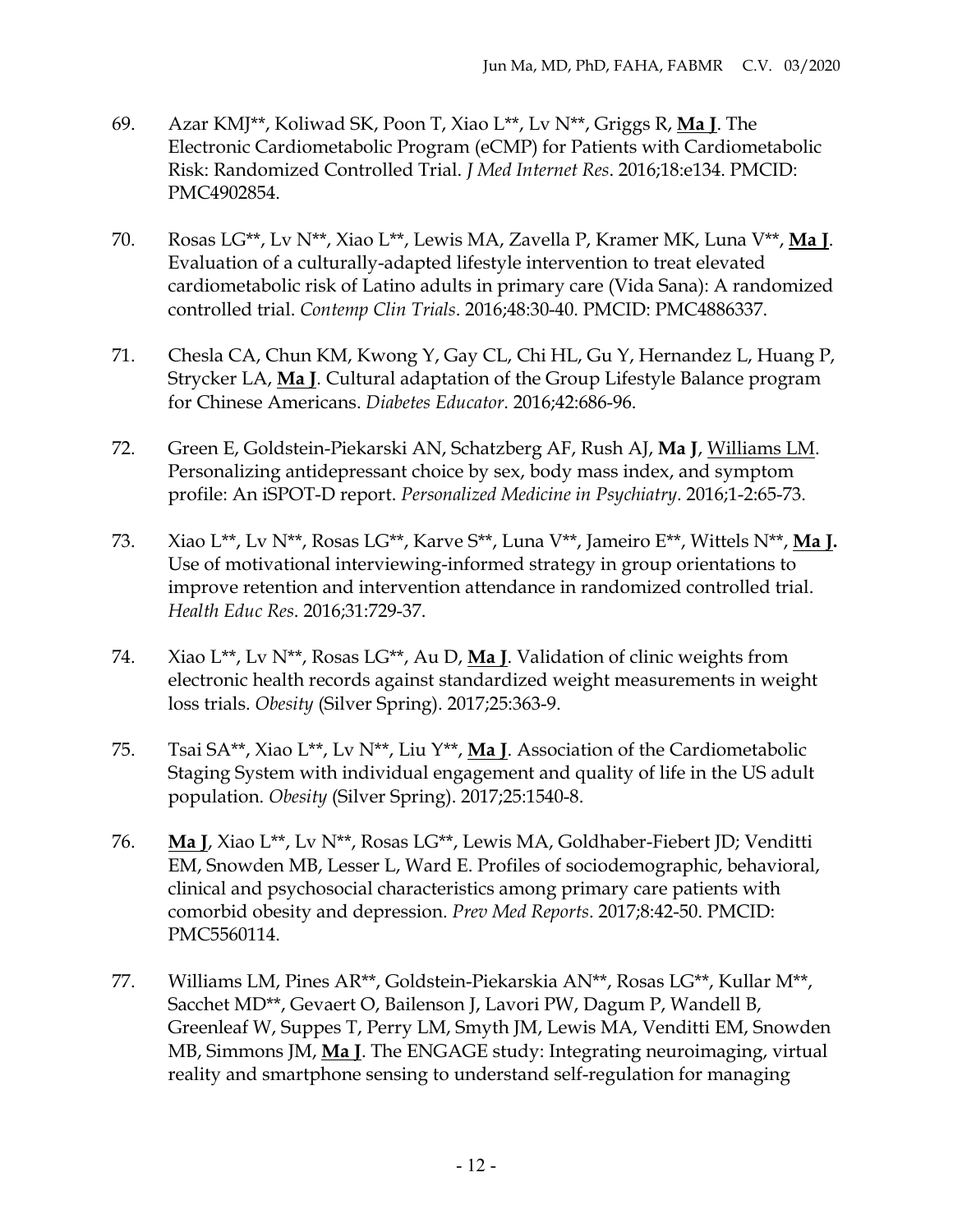depression and obesity in a precision medicine model. *Behav Res Ther*. 2018;101:58-70.

- 78. Rosas LG\*\*, Lv N\*\*, Lewis MA, Venditti EM, Zavella P, Luna V\*\*, **Ma J**. A Latino patient-centered, evidence-based approach to diabetes prevention. *J Am Board Fam Pract*. 2018;31:364-74.
- 79. Rosas LG\*\*, Lv N\*\*, Azar KMJ\*\*, Xiao L\*\*, Hooker SP, Lewis MA, Zavella P, Venditti EM, **Ma J**. HOMBRE: A randomized controlled trial (Hombres con Opciones para Mejorar el Bienestar y bajar el Riesgo de Enfermedades crónicas; Men with choices to improve well-being and decrease chronic disease risk). *Contemp Clin Trials*. 2018;68:23-34.
- 80. Pines AR1,\*\*, Sacchet MD1, \*\*, Kullar M\*\*, **Ma J**, Williams LM. Multi-level relations among neural, self-report, and behavioral correlates of emotion regulation in comorbid depression and obesity. *Sci Rep*. 2018;8:14032. (1dual first authors). PMCID: PMC6145883.
- 81. **Ma J**, Rosas LG\*\*, Lv N\*\*, Xiao L\*\*, Snowden MB, Venditti EM, Lewis MA, Goldhaber-Fiebert JD, Lavori PW. Effect of integrated behavioral weight loss treatment and problem solving therapy on body mass index and depressive symptoms among patients with obesity and depression: the RAINBOW randomized clinical trial. *JAMA*. 2019;321:869-79. PMCID: PMC6439596.
- 82. Nyenhuis SM\*\*, Shah N, **Ma J**, Marquez DX, Wilbur J, Cattamanchi A, Sharp LK. Identifying Barriers to Physical Activity Among African American Women with Asthma. *Cogent Medicine*. 2019;6:1-18.
- 83. Romanelli RJ, Huang HC, Chopra V, **Ma J**, Venditti EM, Sudat S, Greenwood DA, Pressman AR, Azar KMJ. Longitudinal Weight Outcomes from a Behavioral Lifestyle Intervention in Clinical Practice. *Diabetes Educ*. 2019;45:529-43. PMCID: PMC6931394.
- 84. Romanelli RJ, Sudat S, Huang Q, **Ma J**, Venditti EM, Greenwood DA, Pressman AR, Azar KMJ. Short-Term Weight Loss Trajectories and Long-Term Weight Outcomes from a Lifestyle Intervention in Real-World Clinical Practice. *Transl Behav Med*. 2019 Aug 1. pii: ibz118. doi: 10.1093/tbm/ibz118. [Epub ahead of print]
- 85. Prieto-Centurion V\*\*, Casaburi R, Coultas DB, Kansal MM, Kitsiou S\*\*, Luo JJ, **Ma J**, Rand CS, Tan AYM, Krishnan JA. Daily physical activity in patients with COPD after hospital discharge in a minority population. *Chonic Obstr Pulm Dis*. 2019;6. doi: 10.15326/jcopdf.6.4.2019.0136. PMCID: PMC7006699.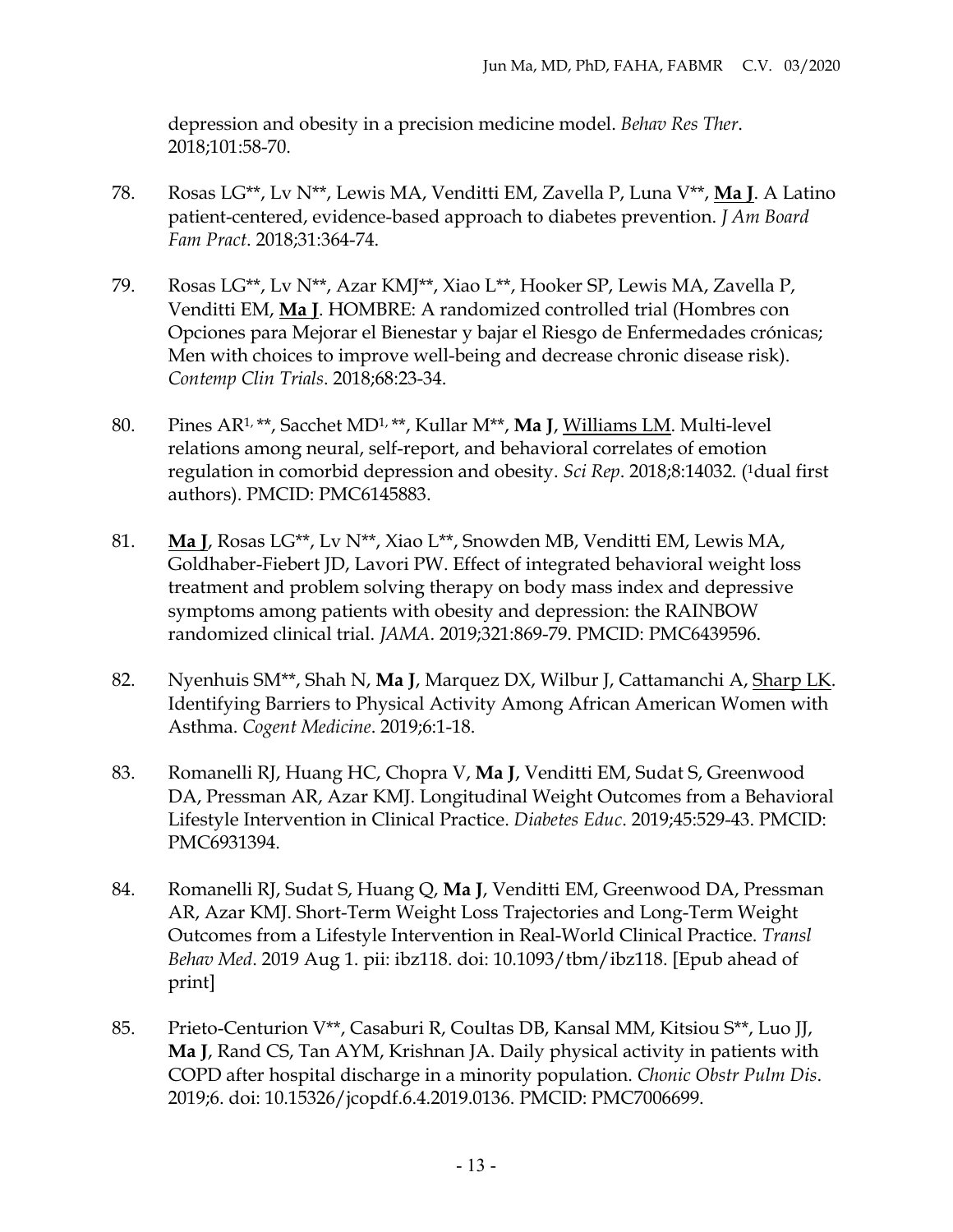- 86. Rosas LG\*\*, Azar KMJ, Lv N\*\*, Xiao L\*\*, Goldhaber-Fiebert JD, Snowden MB, Venditti EM, Lewis MA, **Ma J**. Effect of an intervention for obesity and depression on patient-centered outcomes: An RCT. *Am J Prev Med*. 2020;58(4):496−505
- 87. Nyenhuis SM\*\*, Balbim GM, **Ma J**, Marquez DX, Wilbur J, Sharp LK, Kitsiou S. A Walking intervention supplemented with mHealth tools in low-active urban African American women with asthma: A proof of concept study. *JMIR Formative Research*. (In Press)
- 88. Rosas LG\*\*, Xiao L\*\*, Lv N\*\*, Lavori PW, Venditti EM, Snowden MB, Smyth JM, Lewis MA, Williams LM, Suppes T, Goldstein-Piekarski AN, **Ma J**. Understanding mechanisms of integrated behavioral therapy for co-occurring obesity and depression in primary care: a mediation analysis in the RAINBOW trial. *Transl Behav Med*. 2020 March 23. doi: 10.1093/tbm/ibaa024. [Epub ahead of print]
- 89. Goldhaber-Fiebert JD, Prince L, Xiao L\*\*, Lv N\*\*, Rosas LG\*\*, Venditti EM, Lewis MA, Snowden MB, **Ma J.** First-Year Economic and Quality of Life Effects of the RAINBOW Intervention to Treat Comorbid Obesity and Depression. *Obesity.* (In Press)

## **Peer-Reviewed Reviews and Special Communications**

- 90. Lv N\*\*, Xiao L\*\*, **Ma J**. Dietary pattern and asthma: A systematic review and meta-analysis. [By invitation to Dr. Jun Ma]. *J Asthma Allergy*. 2014;7:105-21. PMCID: PMC4137988
- 91. Lv N\*\*, Xiao L\*\*, **Ma J**. Weight management interventions in adult and pediatric asthma populations: A systematic review. [By invitation to Dr. Jun Ma]. *J Pulm Respir Med*. 2014;5:232.
- 92. Rosas LG\*\*, Lv N\*\*, Azar K\*\*, Xiao L\*\*, Yank V\*\*, **Ma J**. Applying the PRECIS model in a primary care–based lifestyle intervention trial: From study design to practice implementation. [By invitation to Dr. Jun Ma]. *Am J Prev Med*. 2015;49:S208-S214.
- 93. Burke LE, **Ma J**, Azar KMJ\*\*, Bennett GG, Peterson ED, Zheng Y, Riley W, Stephens J, Shah SH, Suffoletto B, Turan TN, Spring B, Steinberger J, Quinn CC; on behalf of the American Heart Association Publications Committee of the Council on Epidemiology and Prevention, Behavior Change Committee of the Council on Cardiometabolic Health, Council on Cardiovascular and Stroke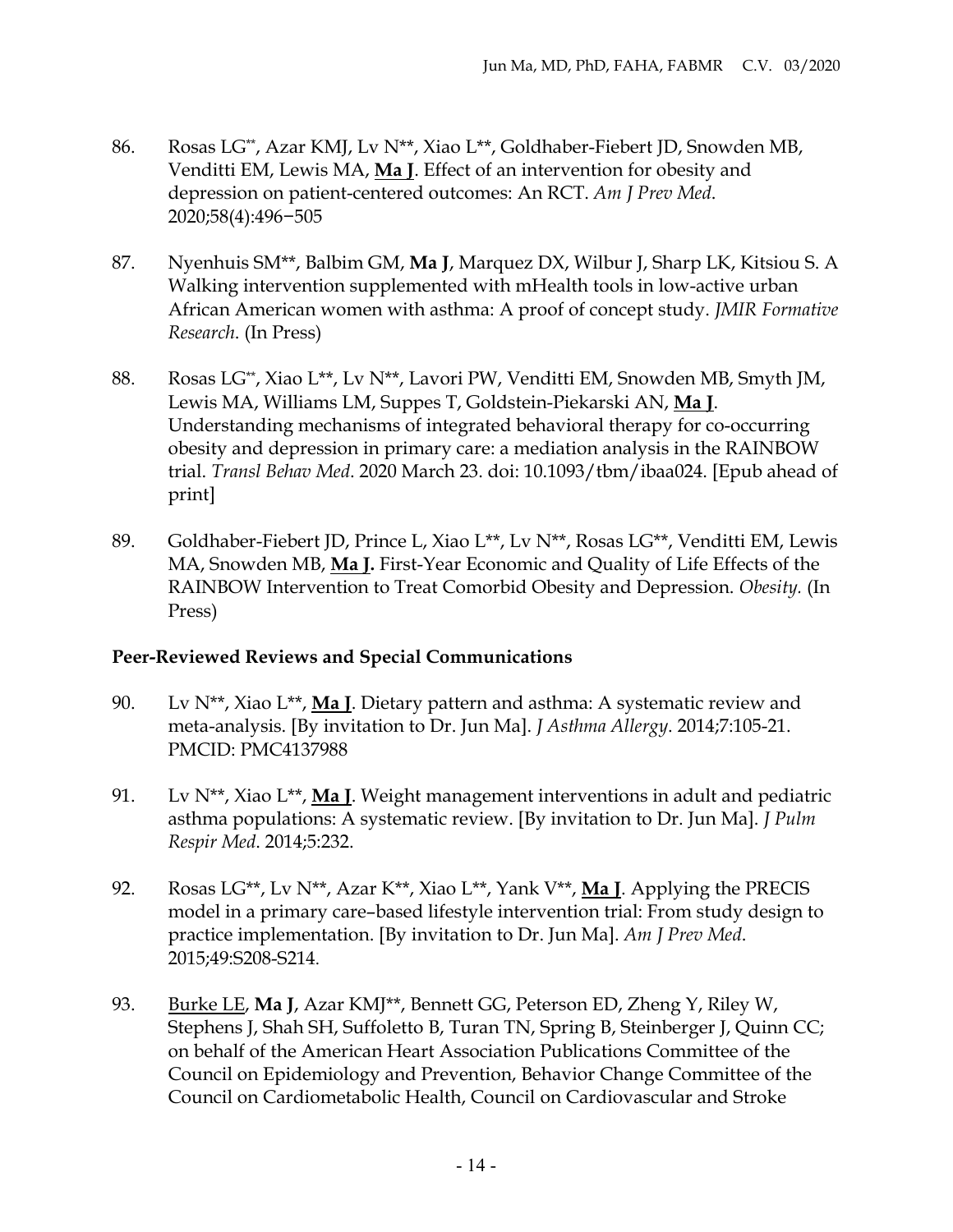Nursing, Council on Functional Genomics and Translational Biology, Council on Quality of Care and Outcomes Research, and Stroke Council. Current science on consumer use of mobile health for cardiovascular disease prevention: a scientific statement from the American Heart Association. *Circulation*. 2015;132:1157-213.

- 94. **Ma J**, Rosas LG\*\*, Lv N\*\*. Precision lifestyle medicine: A new frontier in the science of behavior change and population health. *Am J Prev Med*. 2016;50:395-7. PMCID: PMC4762748.
- 95. Lv N\*\*, Azar KMJ\*\*, Rosas LG\*\*, Wulfovichd S, Xiao L\*\*, **Ma J**. Behavioral lifestyle interventions for moderate and severe obesity: A systematic review. *Prev Med*. 2017;100:180-93. PMCID: PMC5503454.
- 96. Smyth JM, Juth V, **Ma J**, Sliwinski M. A slice of life: Ecologically valid methods for research on social relationships and health across the lifespan. *Soc Personal Psychol Compass*. 2017;11:e12356.
- 97. Nyenhuis S\*\*, Dixon A, **Ma J**. Impact of Lifestyle Interventions Targeting Healthy Diet, Physical Activity and Weight Loss on Asthma in Adults: What is the evidence? *J Allergy Clin Immunol Pract*. 2018;6:751-63. PMCID: PMC5948112.
- 98. **Ma J**1, Lewis MA1, Smyth JM1. Translational behavioral medicine for population and individual health: gaps, opportunities, and vision for practice-based translational behavior change research. *Transl Behav Med*. 2018;8:753-60. (1equal contributions) PMCID: PMC6128965.
- 99. Azar KMJ\*\*, Bennet G, Nolting LA, Rosas LG\*\*, Burke LE, **Ma J**. A Framework for Examining the Function of Digital Health Technologies for Weight Management. *Transl Behav Med*. 2018;8:280-94.

## **Under Review**

- 100. Lv N\*\*, Xiao L\*\*, Majd M\*\*, Lavori PW, Smyth JM, Rosas LG\*\*, Venditti EM, Snowden MB, Lewis MA, Ward E, Lesser L, Williams LM, Azar KMJ, **Ma J**. Variability in engagement and progress in efficacious integrated collaborative care for primary care patients with obesity and depression: within-treatment analysis in the RAINBOW trial. *PLoS ONE*.
- 101. Nygaard UC, Xiao L\*\*, Nadeau KC, Hew KM, Lv N\*\*, Camargo CA, Jr., Strub P, **Ma J**. Improved diet quality is associated with decreased levels of inflammatory markers in adults with uncontrolled asthma. *Annals ATS*.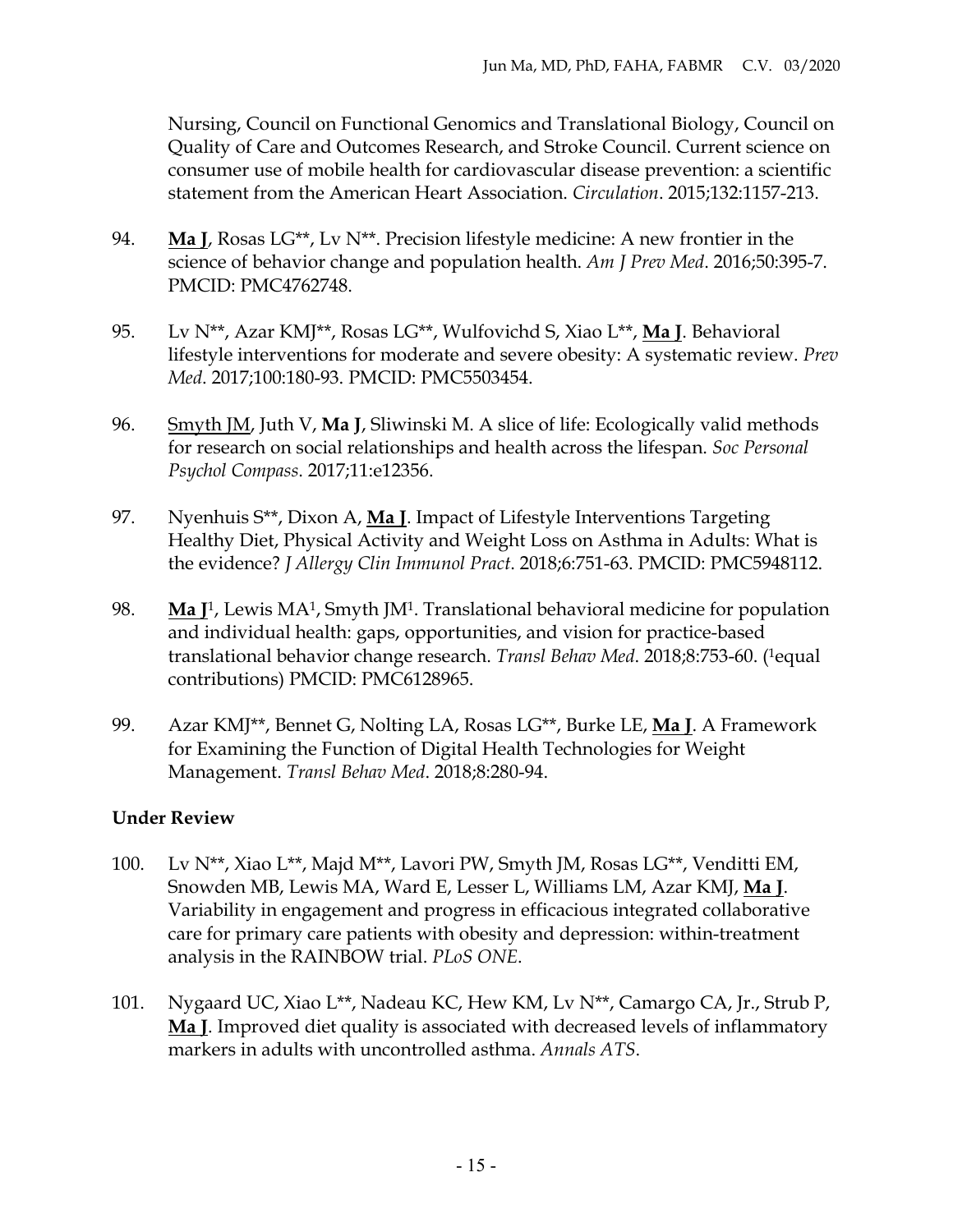- 102. Kannampallil T\*\*, Smyth JM, Jones S, Payne PRO, **Ma J**. Cognitive plausibility in voice-based AI health counselors. *npj Digital Medicine*.
- 103. Lv N1, Ajilore OA1, Ronneberg CR, Venditti EM, Snowden MB, Lavori PW, Xiao L, Goldstein-Piekarskie AN, Wielgosze J, Wittels NE, Barve A, Patel AS, Eckley TL, Stetz P, Gerber BS, Smyth JM, Simmons JM, Rosas LG, Williams LM2, **Ma J**2. The ENGAGE-2 study: Engaging self-regulation targets to understand the mechanisms of behavior change and improve mood and weight outcomes in a randomized controlled trial (Phase 2). *Contemp Clin Trials*. (<sup>1</sup>co-first authors; <sup>2</sup>cosenior authors)
- 104. Hoerster KD, Collins M, Au DH, Lane A, Epler E, McDowell J, Barón A, Rise P, Plumley R, Nguyen T, Schuttner L, **Ma J**. Testing a Remotely-Delivered Lifestyle Intervention among Veterans: the D-ELITE Pragmatic Clinical Trial. *Contemp Clin Trials*.
- 105. Majda M, Smyth JM, Lv N, Xiao L, Snowden MB, Venditti EM, Williams LM, Ajilore OA, Suppes T, Ma J. The factor structure of depressive symptoms in patients with comorbid depression and obesity enrolled in the RAINBOW clinical trial. *J Affect Disord.*

## **Book Chapters, Editorials, and Conference Proceedings**

- 1. **Ma J**, Betts NM. Chapter 10: Hydration and regulation of cell size. In: Antonio J, Stout JR, eds: Sports Supplements. Lippincott Williams and Wilkins: Baltimore, MD. 2001. pp. 210-226.
- 2. **Ma J**. Be Part of the Solution. [http://www.annfammed.org/cgi/eletters/4/4/327.](http://www.annfammed.org/cgi/eletters/4/4/327) [By invitation]. *Ann Fam Med.* July 27, 2006.
- 3. **Ma J**. Introductory editorial. [By invitation]. *Prim Prev Insights.* 2008;1:1
- 4. **Ma J**, Knowles SB, Wilson SR. Diabetes management. In: Cucciare MA, Weingardt KR, eds: *Using Technology to Support Evidence-Based Behavioral Health Practices: A Clinician's Guide*. Routledge: New York, NY. 2009.
- 5. Xiao L\*\*, **Ma J**. MinimRan: A robust online system to implement minimization in randomized clinical trials. [By invitation to Dr. Jun Ma]. Panel session for Topic Contributed Papers on "Recent Advances in Covariate-Adaptive Randomization in Clinical Trials: Statistical, Operational, and Regulatory Aspects." In *Joint Statistical Meeting Proceedings*, Biopharmaceutical Section. Alexandria, VA: American Statistical Association. 2014.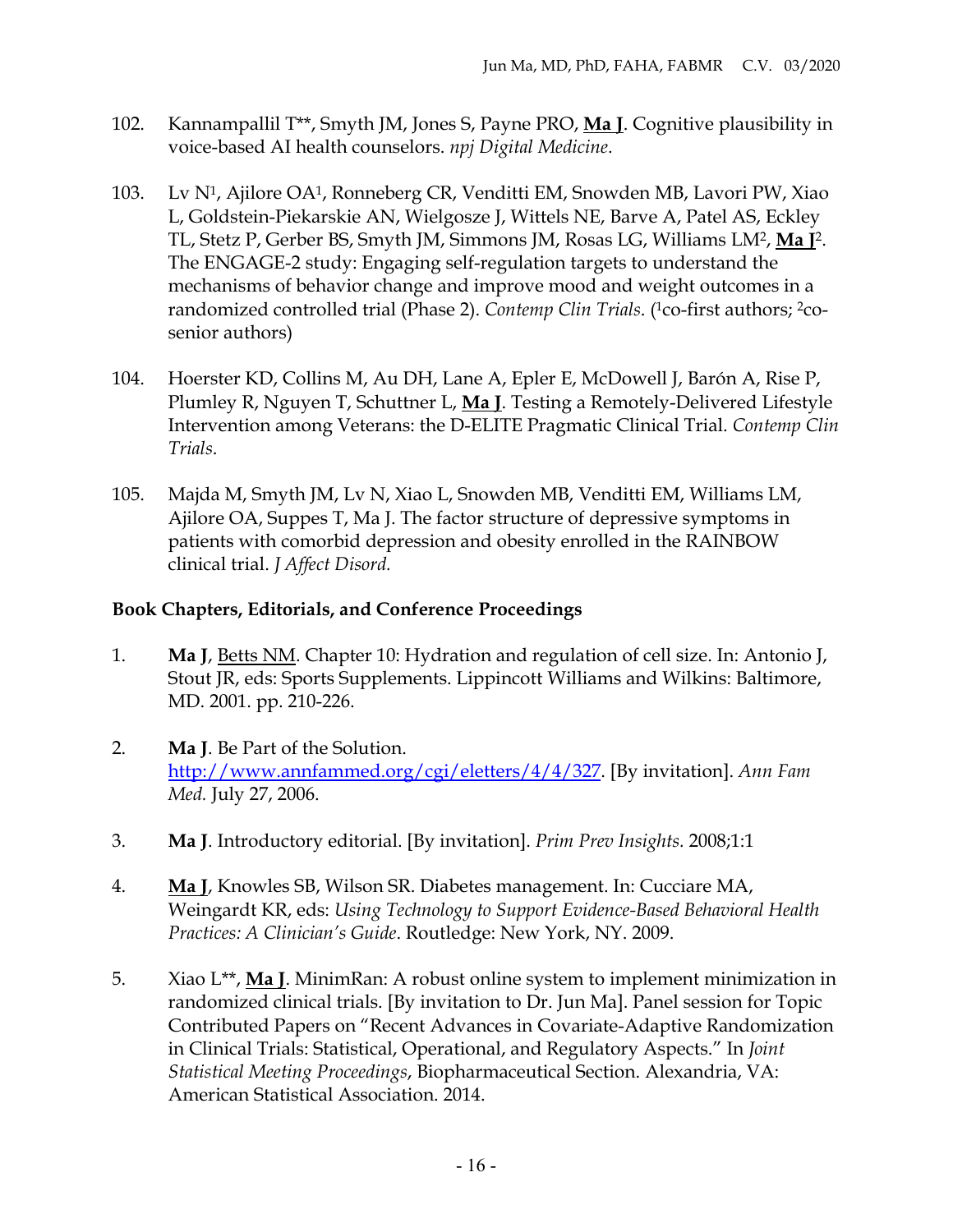- 6. **Ma J**, Lv N\*\*. Does Healthy Diet Matter in Asthma Prevention and Control? [By invitation to Dr. Jun Ma]. *Indian Pediatr*. 2015;52:19-20.
- 7. **Ma J,** Ronneberg CR1, Lv N1, Lewis M1, Kannampallil TG1. Precision Medicine. In: Boulton ML, ed. *Evidence-based Public Health and Preventive Medicine*. 16th ed. Chicago, IL: McGraw-Hill; 2020 (forthcoming). (1equal contributions)

## **Theses**

- 1. **Ma J**. Nutrition Knowledge, Attitudes, and Needs of Blacks, Asians, Hispanics, and American Indians. [Master of Science Thesis]. University of Nebraska, Lincoln, 1997. (Advisor: Nancy M. Betts)
- 2. **Ma J**. Examination of the Transtheoretical Model (TTM) on Fruit and Vegetable Intake [Doctor of Philosophy Dissertation]. University of Nebraska, Lincoln, 2002. (Advisor: Nancy M. Betts)

## **Peer-Reviewed Conference Abstracts** (16 of 51 not yet published as articles)

- 1. Drieling RL, **Ma J**, Stafford RS. African American women's experience of menopausal transition, use of conventional and alternative therapies, and physician interaction. Bay Area Clinical Research Symposium, 2007; 1 (Abstract): 70; San Francisco, California, U.S.A.
- 2. Xiao L\*\*, **Ma J**. Use RETAIN statement and LAG function to identify consecutively repeated conditions. Western Users of SAS Software 2010 proceedings. URL: [http://www.wuss.org/proceedings10/coders/2999\\_4\\_COD-](http://www.wuss.org/proceedings10/coders/2999_4_COD-Xiao.pdf)[Xiao.pdf.](http://www.wuss.org/proceedings10/coders/2999_4_COD-Xiao.pdf)
- 3. Yank V\*\*, Stafford RS, Wilson SR, Xiao L\*\*, **Ma J**. Baseline phenotypes among overweight and obese participants in an RCT of behavioral weight management in primary care. Poster presentation. American College of Preventive Medicine Annual Conference: February 16-19, 2011; San Antonio, Texas, U.S.A.
- 4. Ayala E\*\*, Knowles SB, **Ma J**, Buist AS, Wilson SR. Exploring the proposed exacerbation-prone asthma phenotype. *Am J Respir Crit Care Med.* 2011;183:A1434.
- 5. Feemster LC, **Ma J**, McBurnie MA, Carson SS, Henderson AG, Lee TA, Lindenauer PK, Mularski RA, Naureckas ET, Vollmer WM, Krishnan JA, Au DH. The association of body mass index and waist circumference with six-minute walk distance and symptoms among patients with COPD. *Am J Respir Crit Care*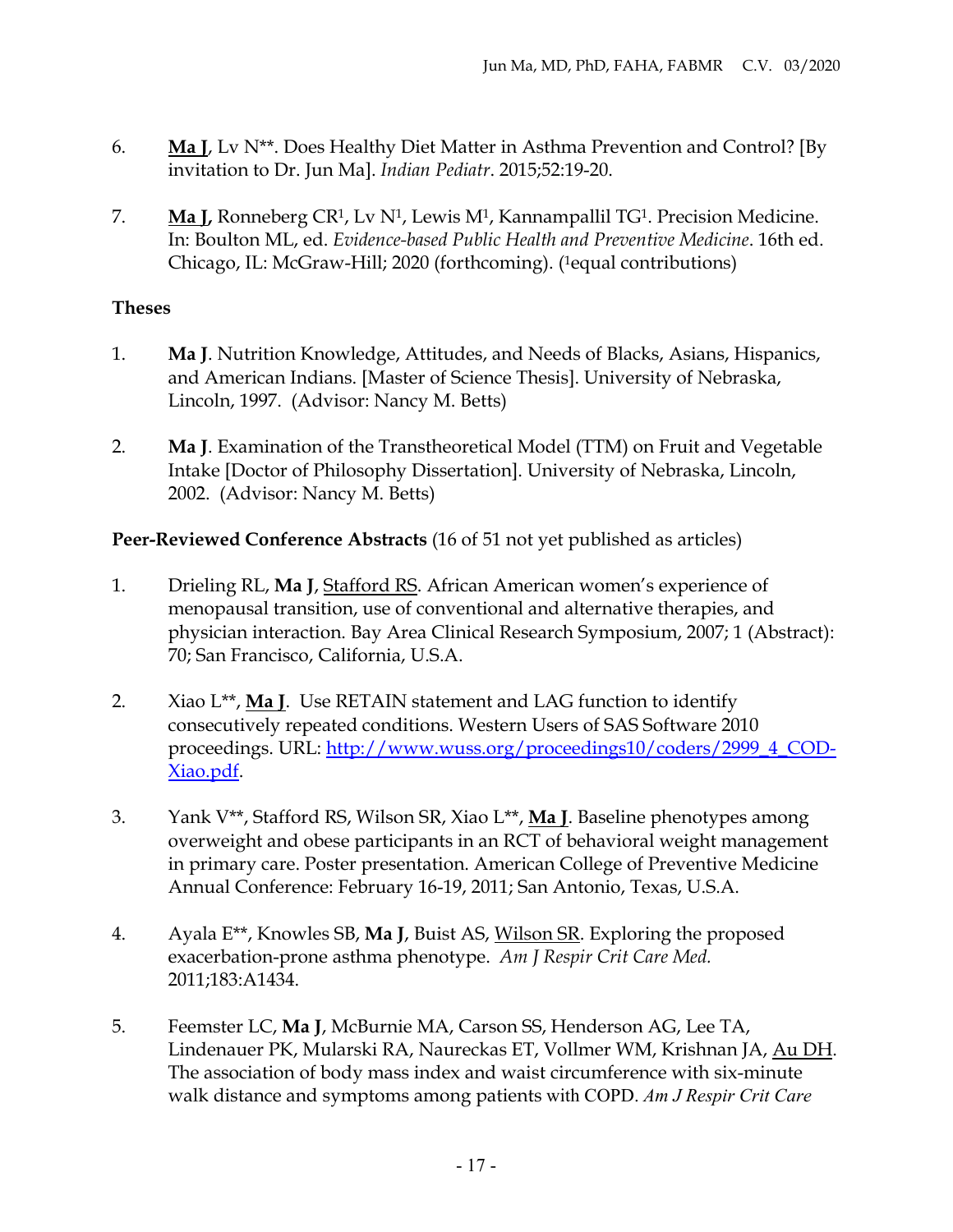*Med*. 2013:187;A5021. doi: 10.1164/ajrccmconference.2013.187.1 MeetingAbstracts.A5021 [Epub September 5, 2013]

- 6. Knowles SB, Wilson SR, Huang Q, **Ma J**, Lavori PW, Castro M, Wise R. A new approach to measuring disease impact on quality of life: Psychometric properties of the A-IQOLs in adults with uncontrolled asthma. Oral presentation. American Thoracic Society International Conference. May 20, 2014; San Diego, California, USA.
- 7. Rosas LG\*\*, Zavella P, Lewis MA, Kramer MK, Luna V\*\*, **Ma J**. Patient and provider engagement to culturally adapt a technology-mediated lifestyle intervention for Latinos. Poster presentation at the Society of Behavioral Medicine Annual Meeting, March 2016.
- 8. Tzeng J, Lewis MA, Lv N\*\*, Rosas LG\*\*, Kramer MK, Snowden M, Yank V\*\*, **Ma J**. Use of RE-AIM to assess a Type I Hybrid Trial's implementation potential in real-world settings. Poster presentation at the Society of Behavioral Medicine Annual Meeting, April 2016.
- 9. Rosas LG\*\*, Lv N\*\*, Xiao L\*\*, Snowden M, Steinman LE, Venditti EM, Lewis MA, Goldhaber-Fiebert JD, **Ma J**. Deficient Problem-Solving Abilities Are Associated with Unhealthy Behaviors and Factors Among Patients with Comorbid Obesity and Depression, submitted to American Heart Association Scientific Sessions, 2017.
- 10. **Ma J**, Lv N\*\*, Rosas LG\*\*, Xiao L\*\*, Lavori PW, Venditti EM, Lewis MA, Snowden MB, Ward E, Smyth JM, Suppes T, Goldstein-Piekarski AN\*\*, Williams LM. Understanding treatment response to integrated behavior therapy for comorbid obesity and depression in primary care, oral presentation at the Annual Meeting & Scientific Sessions of the Society of Behavioral Medicine, 2018.
- 11. **Ma J**, Lv N\*\*, Xiao L\*\*, Rosas LG\*\*, Snowden MB, Lewis MA, Venditti EM, Goldstein-Piekarski AN\*\*. Evaluation of PROMIS sleep measures in ethnically diverse overweight or obese primary care patients with and without depression, oral presentation at the Annual Meeting & Scientific Sessions of the Society of Behavioral Medicine, 2018.
- 12. Lv N\*\*, Xiao L\*\*, Rosas LG\*\*, Venditti EM, Snowden MB, Lewis MA, Williams LM, Smyth JM, Ajilore OA, Gerber BS, **Ma J**. Sex Moderates Treatment Effects In Integrated Behavior Therapy for Comorbid Obesity and Depression, poster presentation at American Heart Association Scientific Sessions, 2020.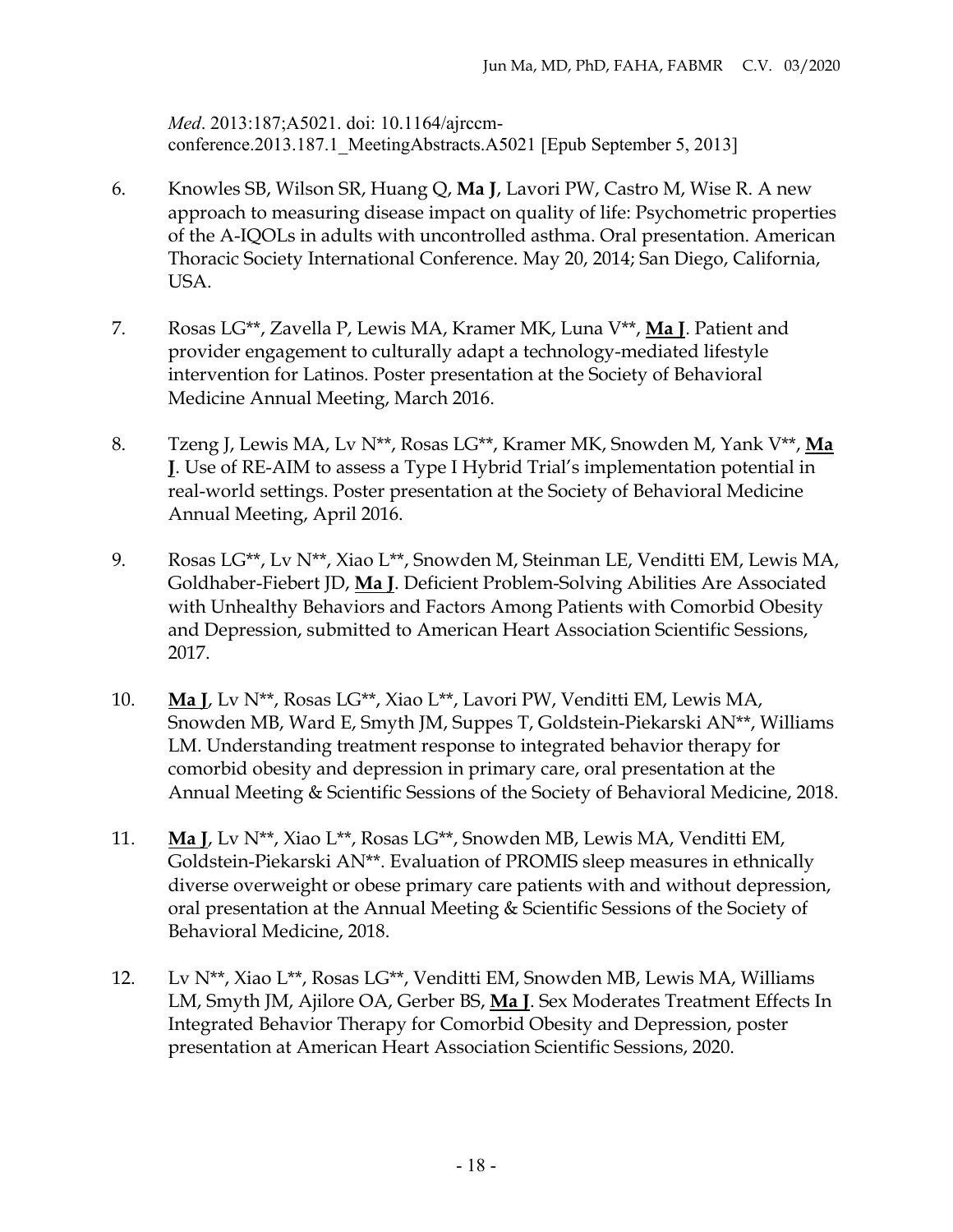- 13. **Ma J**, Lv N\*\*, Xiao L\*\*, Goldstein-Piekarski A\*\*, Wielgosz J\*\*, Lavori PW, Stetz P, Rosas LG, Venditti EM, Snowden MB, Smyth JM, Lewis MA, Suppes T, Ajilore OA, Lefferts WK\*\*, Williams LM. Reduced Nonconscious Reactivity to Threat in Amygdala Mediates Physical Activity and Energy Expenditure in Integrated Behavior Therapy for Adults with Obesity and Comorbid Depression. Poster presentation at American Heart Association Scientific Sessions, 2020.
- 14. Lewis MA, Rosas LG\*\*, Lv N\*\*, Wagner L, Etta V, Burrus O, Snowden MB, Venditti EM, Goldhaber-Fiebert J, **Ma J**. The potential public health impact of an evidence-based depression and weight management intervention: Lessons about implementation from the RAINBOW trial. Oral presentation at the Annual Meeting & Scientific Sessions of the Society of Behavioral Medicine, 2020.
- 15. Rosas LG\*\*, Xiao L\*\*, Lv N\*\*, Venditti E, Lewis MA, Zavella P, Azar K, **Ma J**. Effect of a culturally adapted behavioral weight loss intervention among Latino adults: A randomized controlled trial. Oral presentation at the Annual Meeting & Scientific Sessions of the Society of Behavioral Medicine, 2020.
- 16. **Ma J**. Engaging self-regulation targets to understand the mechanisms of behavior change and improve mood and weight outcomes: The ENGAGE project. oral presentation at the Annual Meeting & Scientific Sessions of the Society of Behavioral Medicine, 2020

## **Letters-in-Reply**

- 1. **Ma J**, Drieling RL, Nguyen Q, Stafford RS. *Use and Perceptions of Hormonal and Alternative Therapies in the Post-WHI Era: Results from the Women's Health Survey.* GlaxoSmithKline INC., Research Triangle Park, NC, U.S.A. 2004.
- 2. Stafford RS, Monti V, **Ma J.** Other studies show aspirin use is high: Authors' reply. *PLoS Med* 2006; 3(2):e109.
- 3. Drieling RL, **Ma J**, Johns R, Stafford RS. *Women's Bone Health Knowledge and Beliefs and Use of Internet for Health Information: Results from Focus Groups for A Bone Health Improvement Website Development Project.* Procter and Gamble Pharmaceuticals, U.S.A. 2006.
- 4. **Ma J**, Lee K-V, Stafford RS. Target Blood Pressure Level before Antihypertensive Class to Improve Outcomes More Quickly in Uncomplicated Hypertension: Authors' reply. *Hypertension*. 2007;49:e17.
- 6. Xiao L, Lavori PW, Wilson SR, **Ma J**. Reply to the letter "Minimization: Not All It's Cracked Up To Be" by Berger. *Clin Trials*. 2011;8:444.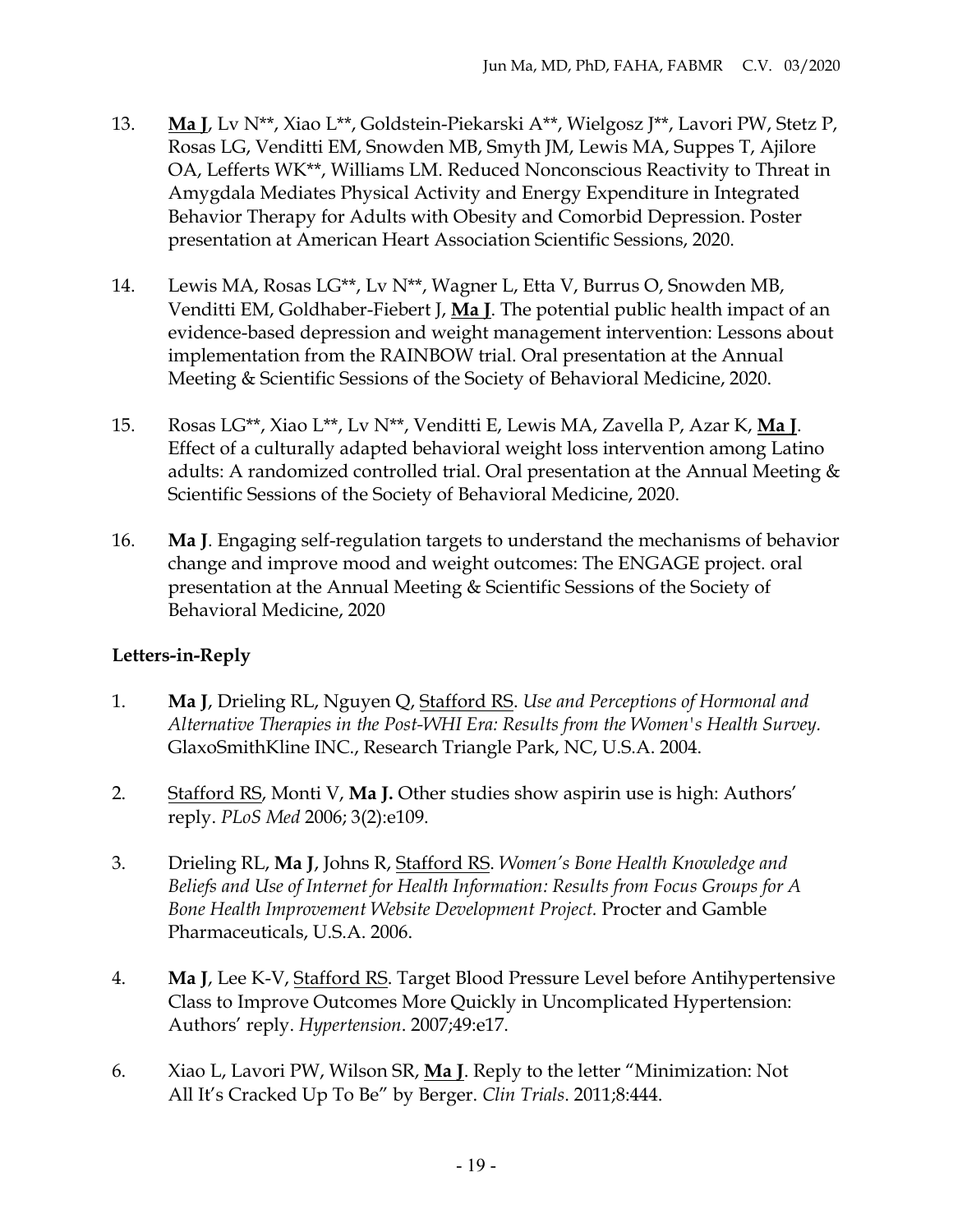- 8. **Ma J**, Kramer MK, Ciechanowski P. Reply to the letter "Efficacy vs effectiveness" by Pagoto SL and Lemon SC. *JAMA Intern Med.* 2013;173(13):1263-4. doi: 10.1001/jamainternmed.2013.7065.
- 9. **Ma** J, Venditti EM, Snowden MB. Reply to the letter "Binge eating disorder: a dilemma for collaborative care?" by Moulton CD, Tharmaraja T, and Hopkins CW. *JAMA.* 2019;322(4):368.

#### **VII. EDITORIAL SERVICES**

- 2003- Peer reviewer, *Archives of Internal Medicine Annals of Internal Medicine Hypertension American Journal of Public Health American Heart Journal Menopause American Journal of Managed Care Journal of the American Board of Family Medicine International Journal for Quality in Health Care Journal of Health Care for the Poor and Underserved BMC Family Practice Journal of General Internal Medicine* 2008-16 Editor-in-Chief, *Primary Prevention Insights*
- 2016- Consulting Editor, *Health Psychology*

## **VIII. SPONSORED RESEARCH**

(Estimated total costs reported only for current and past awards as PI or equivalent)

## **Current Funding**

| 2014-20 | National Heart, Lung, and Blood Institute (R01 HL119453)<br>"RCT on co-management of obesity, depression, and elevated CVD risk in<br>primary care" (\$3,667,140)<br>Role: PI |
|---------|-------------------------------------------------------------------------------------------------------------------------------------------------------------------------------|
| 2014-20 | Agency for Healthcare Research and Quality (R01 HS022702)<br>"Culturally-adapted DPP intervention for Mexican Americans in primary<br>care: an RCT" (\$1,240,473)<br>Role: PI |
| 2015-20 | National Heart, Lung, and Blood Institute (U01 HL128868; MPI Au and<br>Ma)                                                                                                    |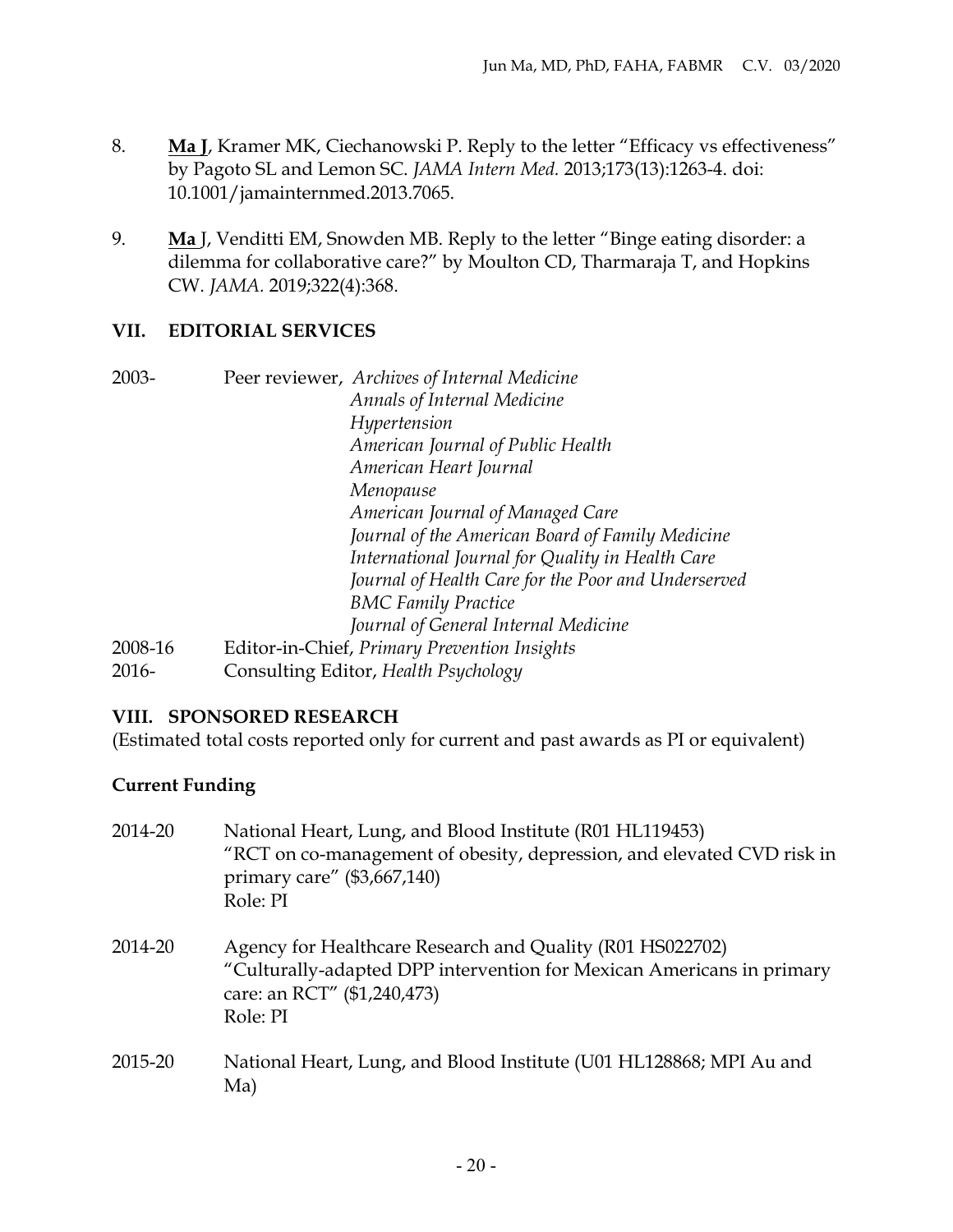|         | "Intervention Study in Overweight Patients with COPD (INSIGHT<br>COPD)" (\$1,187,513)<br>Role: PI                                                                                   |
|---------|-------------------------------------------------------------------------------------------------------------------------------------------------------------------------------------|
|         | Note: This is one of four inaugural trials in the NHLBI Pulmonary Trials<br>Cooperative                                                                                             |
| 2016-20 | National Heart, Lung, and Blood Institute (U01 HL128954; MPI<br>Wisniewski and Sciurba)                                                                                             |
|         | "Network Management Core (NEMO) for the Pulmonary Trials<br>Cooperative (PTC)" (\$393,200 sub only)<br>Role: Site PI                                                                |
| 2016-20 | Patient Center Outcomes Research Institute (SC15-1503-29190; PI<br>Goldman Rosas)                                                                                                   |
|         | "The HOMBRE trial: Comparing two innovative approaches to reduce<br>chronic disease risk among Latino men" (\$110,479 sub only)<br>Role: UIC subaward PI and Senior Co-Investigator |
| 2016-20 | National Heart, Lung, and Blood Institute (K23 HL130524; PI Prieto-<br>Centurion)                                                                                                   |
|         | "Promoting Activity after COPD Exacerbations (PACE)"<br>Role: Co-Mentor                                                                                                             |
| 2016-20 | National Heart, Lung, and Blood Institute (K01HL133370; PI Nyenhuis)<br>"Action Intervention: Physical Activity in Minority Women with Asthma"<br>Role: Advisor                     |
| 2017-21 | VA Health Services Research & Development (I01 HX002113; PI Au)<br>"DVD Lifestyle Intervention (D-ELITE)" (\$185,021 sub only)<br>Role: UIC subaward PI                             |
| 2018-23 | National Heart, Lung and Blood Institute (T32 HL134634; MPI Gerber and<br>Ma)                                                                                                       |
|         | "Precision Lifestyle Medicine and Translation Research (PREMIER)"<br>$(\$1,405,314)$<br>Role: PI                                                                                    |
| 2018-20 | National Institutes of Health Common Fund (UH3 HL132368; MPI Ma<br>and Williams)                                                                                                    |
|         | "Engaging self-regulation targets to understand the mechanisms of<br>behavior change and improve mood and weight outcomes" (\$2,632,818)<br>Role: Contact PI                        |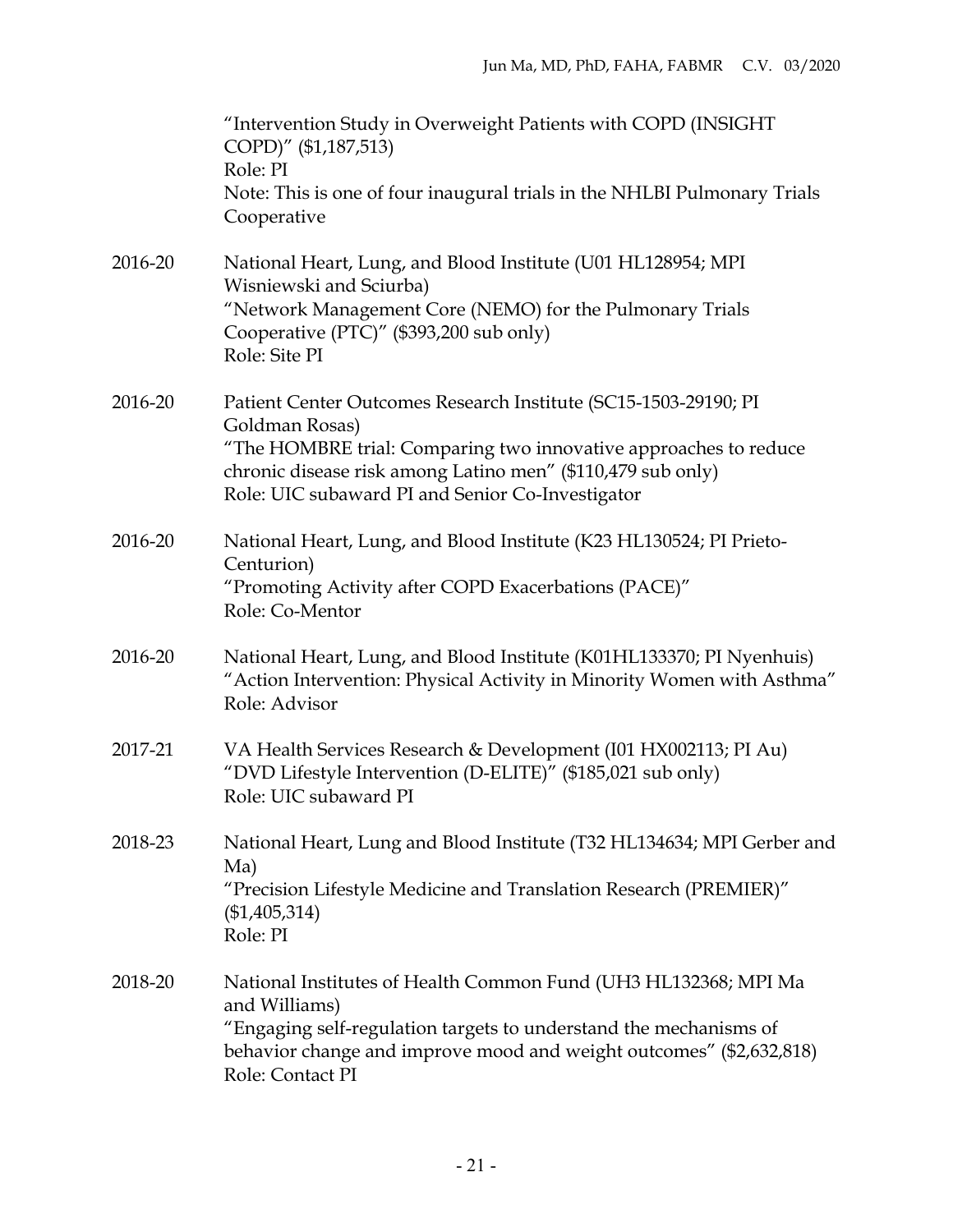Note: Total funding of this award includes an administrative supplement (3UH3HL132368-04S1) in the amount of \$133,195 to the parent grant (\$2,499,623)

## **Pending Funding**

| 2020-25 | National Heart, Lung and Blood Institute (UG3 HL143175; MPI Ma and<br>Lewis)                                                                                                                                                                                                                                     |
|---------|------------------------------------------------------------------------------------------------------------------------------------------------------------------------------------------------------------------------------------------------------------------------------------------------------------------|
|         | "1/2 PROblem-Solving AuGmented Lifestyle Intervention to AddRESS<br>Obesity and Cardiometabolic Disease (PROGRESS) in Underserved                                                                                                                                                                                |
|         | Primary Care Clinics" (\$9,987,886)                                                                                                                                                                                                                                                                              |
|         | Role: Contact PI                                                                                                                                                                                                                                                                                                 |
|         | Note: This is the Clinical Coordinating Center (CCC) application for an<br>NHLBI multisite clinical trial. It has a companion Data Coordinating<br>Center (DCC) application (U24 HL143176; PI Berbaum; \$2,312,605). The<br>University of Illinois at Chicago is the prime institution for both<br>applications. |
| 2020-25 | National Institute of Mental Health (R61 MH119237; MPI Ma and Ajilore)<br>"Study of a PST-Trained Voice-Enabled Artificial Intelligence Counselor<br>(SPEAC) for Adults with Emotional Distress" (\$5,388,642)<br>Role: Contact PI                                                                               |
| 2020-25 | National Heart, Lung and Blood Institute (R61 HL155160-01)<br>"The ALOHA trial: Addressing Quality of Life, Clinical Outcomes, and<br>Mechanisms in Adults with Uncontrolled Asthma Following the DASH<br>Dietary Pattern" (\$4,011,547)<br>Role: PI                                                             |
| n' n 1' |                                                                                                                                                                                                                                                                                                                  |

## **Prior Funding**

| 1998-99 | University of Nebraska in Lincoln Dissertation Improvement Grant;<br>"Examination of Fruit and Vegetable Intakes Using the Trans-theoretical<br>Model" (\$1,000) (Advisor: Nancy M. Betts)<br>Role: PI |
|---------|--------------------------------------------------------------------------------------------------------------------------------------------------------------------------------------------------------|
| 2002-05 | Agency for Healthcare Research and Quality (R01 HS013405; PI Stafford)<br>"Time Series Modeling in Medication Prescribing Scientific vs.<br>Promotional Influences"<br>Role: Lead Research Analyst     |
| 2002-05 | Agency for Healthcare Research and Quality (R01 HS11313; PI Stafford)                                                                                                                                  |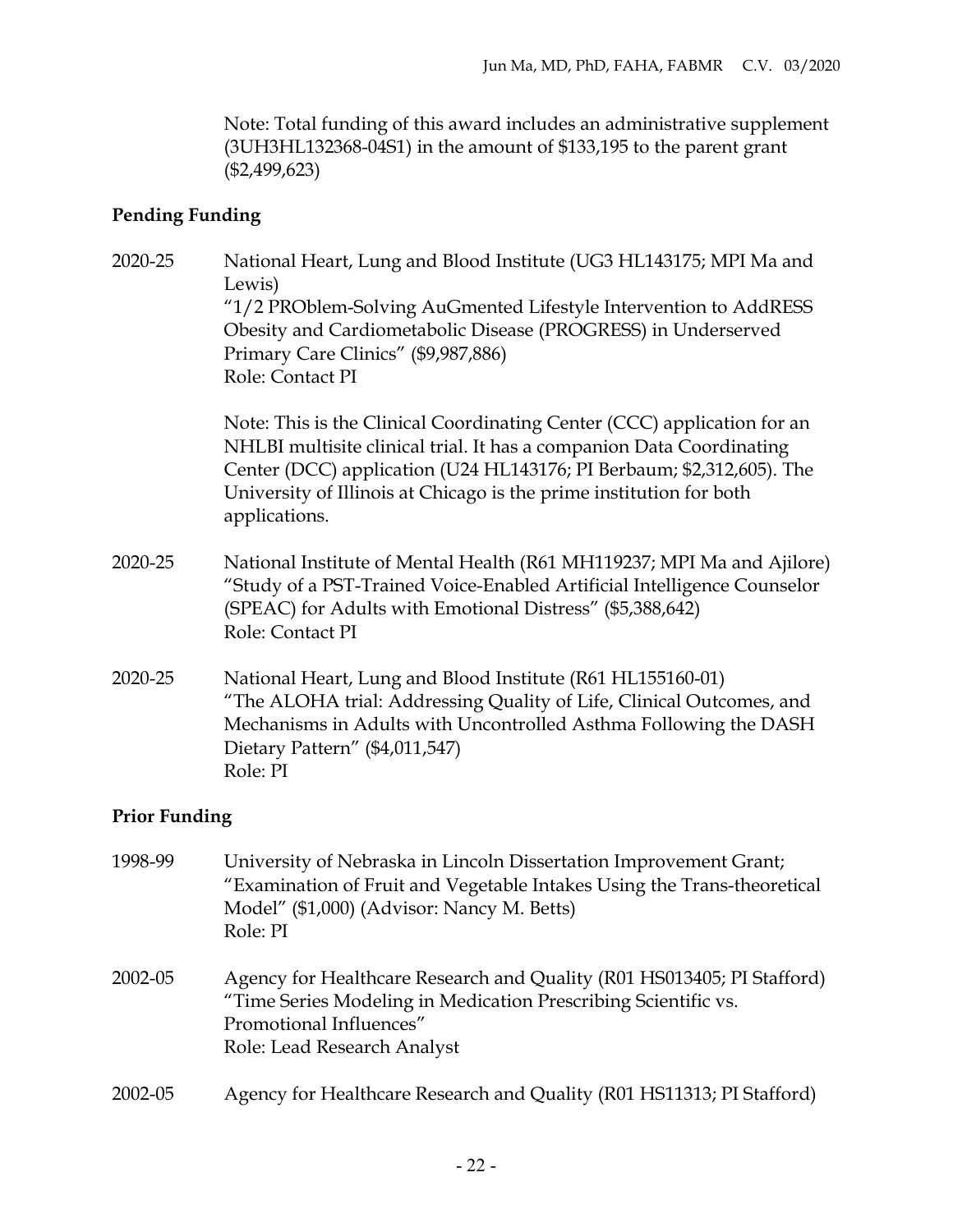|         | "National Trends in Outpatient Quality Indicators"<br>Role: Research Director                                                                                                                                                                                                                           |
|---------|---------------------------------------------------------------------------------------------------------------------------------------------------------------------------------------------------------------------------------------------------------------------------------------------------------|
| 2003-04 | Bayer Pharmaceutical (unnumbered; PI Stafford)<br>"Aspirin Use in High-risk Primary Prevention Patients"<br>Role: Co-Investigator/Project Director                                                                                                                                                      |
| 2003-04 | Merck & Co., Inc. (unnumbered; PI Stafford)<br>"Patterns of Statin Use in Moderate Risk Patients"<br>Role: Co-Investigator/Project Director                                                                                                                                                             |
| 2003-06 | National Heart, Lung and Blood Institute ALLHAT Ancillary Study (PI<br>Stafford)<br>"Impact on Antihypertensive Medication Prescribing"<br>Role: Co-Investigator                                                                                                                                        |
| 2003-09 | National Heart, Lung and Blood Institute (R01 HL70781; PI Stafford)<br>"Improving Coronary Prevention in a County Health System"<br>Role: Co-Investigator/Project Director                                                                                                                              |
| 2004-05 | GlaxoSmithKline (unnumbered; PI Stafford)<br>"Complementary and Alternative Therapies for Menopausal Symptoms"<br>Role: Co-Investigator/Project Director                                                                                                                                                |
| 2004-06 | National Institute on Aging Seed Grant through Stanford Center on the<br>Demography and Economics of Health and Aging (CDEHA) (P30<br>AG017253-06)<br>"National Trends and Practice Patterns of Detection and Treatment of<br>Hypertension during Ambulatory Visits in the U.S." (\$20,000)<br>Role: PI |
| 2005-06 | Procter and Gamble Pharmaceuticals (unnumbered; PI Stafford)<br>"Assessing Gaps in Calcium Intake and Medication use among U.S. Men<br>and Women of Differing Bone Mineral Status"<br>Role: Co-Investigator/Project Director                                                                            |
| 2005-07 | Procter and Gamble Pharmaceuticals (unnumbered; PI Stafford)<br>"A Stage-tailored Online Intervention to Reduce Women's Risk for<br>Osteoporotic Fractures"<br>Role: Co-Investigator                                                                                                                    |
| 2006-07 | Toyo Shinyaku, Japan (unnumbered; PI Stafford)<br>"The Cardiovascular Effects of Pine Bark Extract"                                                                                                                                                                                                     |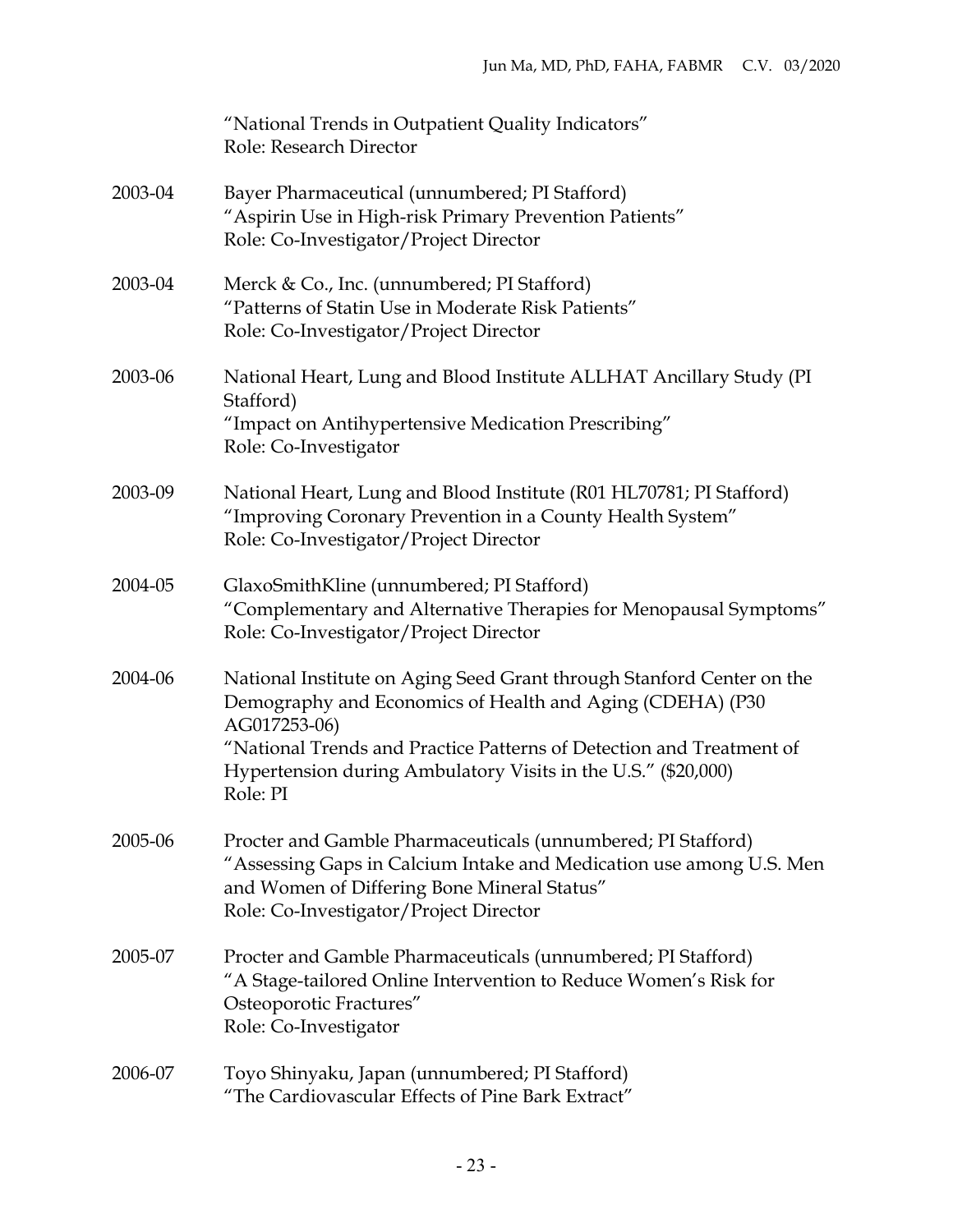|         | Role: Co-Investigator                                                                                                                                                                                                                                            |
|---------|------------------------------------------------------------------------------------------------------------------------------------------------------------------------------------------------------------------------------------------------------------------|
| 2007-08 | Agency for Healthcare Research and Quality (R18 HS017179; PI Tang)<br>"Patient Centered Online Disease Management Using a Personal Health<br>Record System"<br>Role: Investigator/Project Director                                                               |
| 2007-10 | Stanford Comprehensive Cancer Center Seed Grant (unnumbered; PI<br>Stafford)<br>"Is Bone Health Being Neglected among Breast Cancer Survivors?: A<br>Web-based Pilot Study" (\$15,994 sub only)<br>Role: Subcontract PI                                          |
| 2008-11 | American Heart Association Scientist Development Grant (0830402N)<br>"Feasibility and Efficacy of an Online Self-Management Intervention in<br>Adults with the Metabolic Syndrome in a Randomized Controlled Trial"<br>$(\$308,000)$<br>Role: PI                 |
| 2009-11 | National Institute of Diabetes and Digestive and Kidney Diseases (R34<br>DK080878)<br>"A Pilot of Customized Continuous Care Management of Obesity in Pre-<br>Diabetics" (\$488,535)<br>Role: PI                                                                 |
|         | Note: The AHA grant and the NIDDK grant listed above were combined<br>after negotiation with both funding agencies and together support the<br>"Evaluation of Lifestyle Interventions to Treat Elevated Cardiometabolic<br>Risk in Primary Care (E-LITE)" trial. |
| 2009-15 | National Heart, Lung, and Blood Institute (R01 HL094466)<br>"Can diet- & exercise-induced weight loss improve asthma control in<br>obese adults?" (\$3,750,495)<br>Role: PI                                                                                      |
| 2009-10 | National Heart, Lung, and Blood Institute (3R01 HL094466-01A1S1)<br>"Can diet- & exercise-induced weight loss improve asthma control in<br>obese adults?" $(\$15,040)$<br>Role: PI                                                                               |
| 2009-11 | National Heart, Lung, and Blood Institute (3R01 HL094466-01A1S2)<br>"Can diet- & exercise-induced weight loss improve asthma control in<br>obese adults?" (\$282,092)                                                                                            |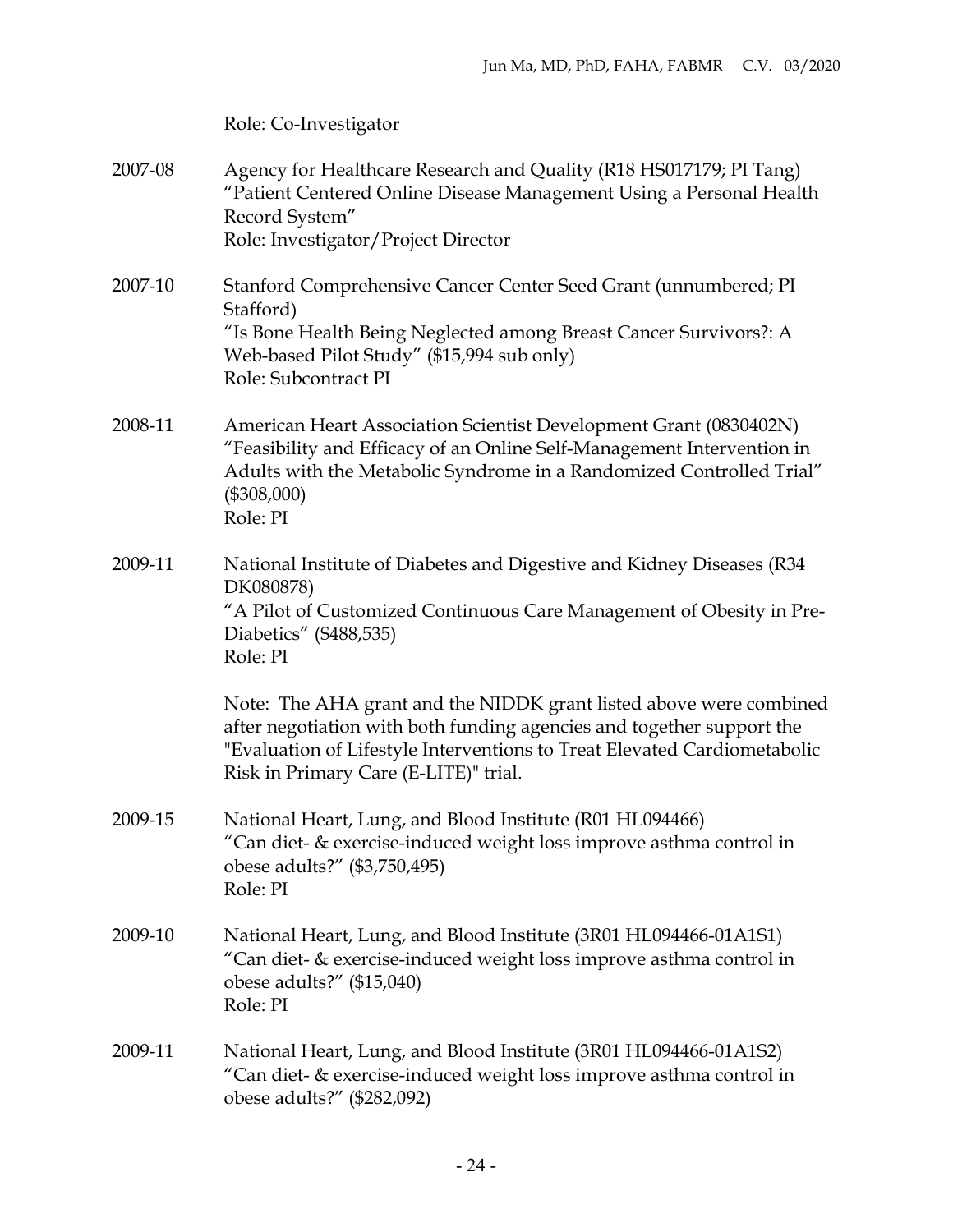|         | Role: PI                                                                                                                                                                                                                                                                                     |
|---------|----------------------------------------------------------------------------------------------------------------------------------------------------------------------------------------------------------------------------------------------------------------------------------------------|
|         | Note: Two administrative supplements to the grant R01 HL094466 were<br>awarded through the American Recovery and Reinvestment Act of 2009 to<br>support for one post-doctoral pulmonary fellow for two years and two<br>summer college student interns for one summer each in 2009 and 2010. |
| 2010-12 | Agency for Healthcare Research and Quality (R21 HS019550; PI Tai-<br>Seale)<br>"A study of trends in obesity progression among complex patients"<br>Role: Co-Investigator                                                                                                                    |
| 2008-13 | National Heart, Lung, and Blood Institute (R01 HL089448; PI Stafford)<br>"Case management and environmental support to sustain weight loss and<br>reduce CHD risk" (\$153,086 sub only)<br>Role: Subcontract PI                                                                              |
| 2012    | Palo Alto Medical Foundation (unnumbered)<br>"Medical and surgical adult weight management programs: Patient<br>profiles and treatment effectiveness" (\$127,136)<br>Role: PI                                                                                                                |
| 2012-15 | National Heart, Lung, and Blood Institute (R34 HL108753)<br>"A pilot study of the DASH diet in not-well-controlled adult asthma"<br>$(\$690,724)$<br>Role: PI                                                                                                                                |
| 2013    | Palo Alto Medical Foundation (unnumbered)<br>"New Weigh of Life Program: Reach and impact of translating evidence<br>to practice in adult weight management and diabetes prevention at<br>PAMF" (\$185,000)<br>Role: PI                                                                      |
| 2013-14 | University of California San Francisco, Resource Allocation Program<br>(unnumber; PI Chesla)<br>"Cultural adaptation and feasibility test of a diabetes prevention<br>program for Chinese immigrants"<br>Role: Co-Investigator                                                               |
| 2014    | Palo Alto Medical Foundation (unnumbered)<br>"CardioMetabolic program meets eHealth: Redesign and evaluation for<br>optimal reach and impact" (\$425,858)<br>Role: PI                                                                                                                        |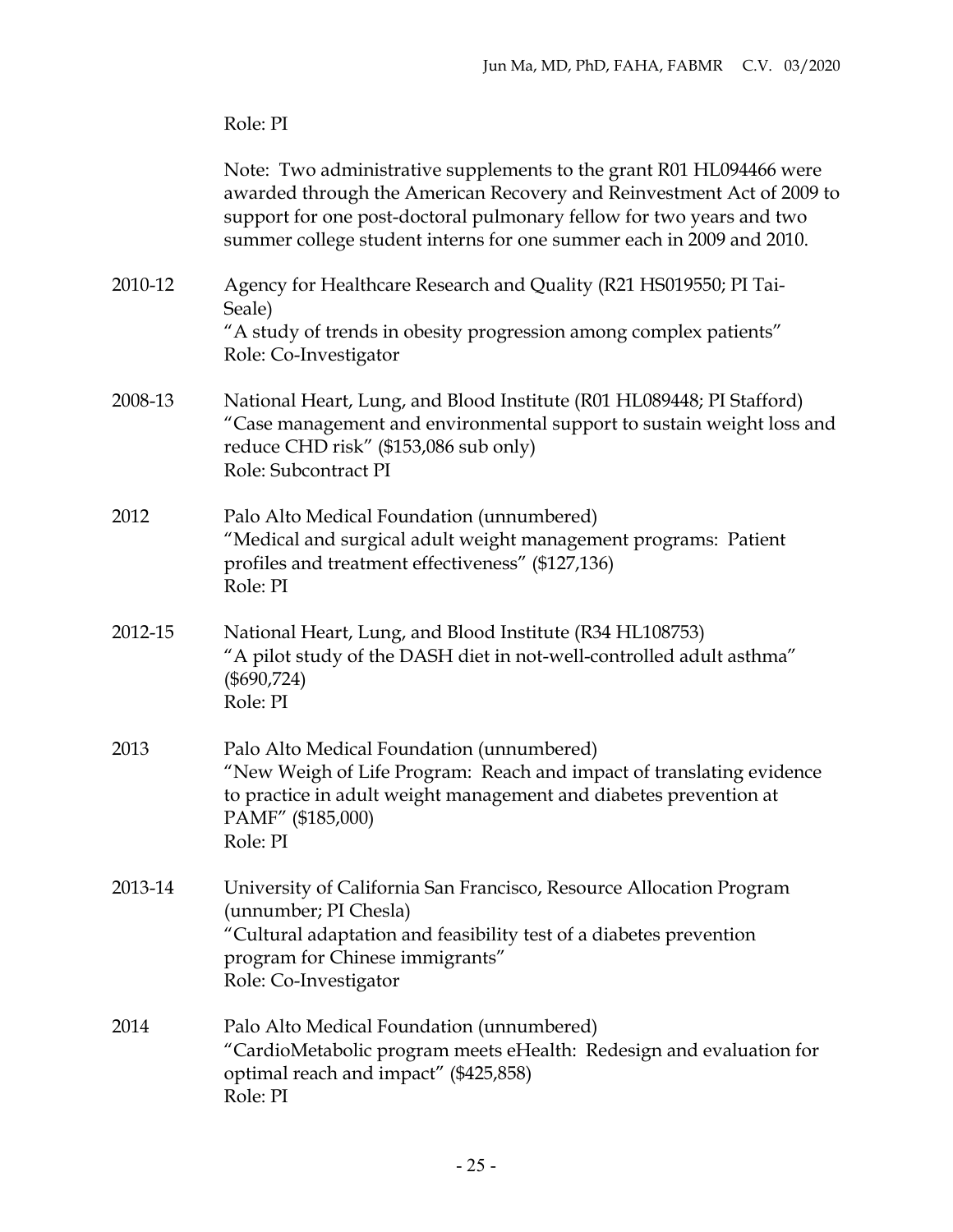| 2015    | Palo Alto Medical Foundation (unnumbered)<br>"Patient-Centered Pragmatic Approaches to Confront Obesity" (\$271,842)<br>Role: PI                                                                                                                                                  |
|---------|-----------------------------------------------------------------------------------------------------------------------------------------------------------------------------------------------------------------------------------------------------------------------------------|
| 2013-15 | National Institute of Diabetes and Digestive and Kidney Diseases (K23<br>DK097308; PI Yank)<br>"Primary care eHealth intervention for improved outcomes in chronic<br>kidney disease"<br>Role: Co-Mentor                                                                          |
| 2015-18 | National Institutes of Health Common Fund (UH2 HL132368; MPI Ma<br>and Williams)<br>"Engaging self-regulation targets to understand the mechanisms of<br>behavior change and improve mood and weight outcomes" (\$2,499,000)<br>Role: Contact PI                                  |
| 2016-17 | National Institutes of Health Common Fund (UH2 HL132368-02S1; MPI<br>Ma and Williams)<br>"Engaging self-regulation targets to understand the mechanisms of<br>behavior change and improve mood and weight outcomes"<br>(administrative supplement) (\$95,184)<br>Role: Contact PI |
| 2017    | Merck & Co., Inc. and Amazon Web Services (Alexa Diabetes Challenge<br>finalist, PI Ajilore)<br>"DiaBetty: an Alexa-enabled diabetes coach/educator"<br>Role: Co-Investigator                                                                                                     |
|         | <b>Service as Grant Reviewer</b>                                                                                                                                                                                                                                                  |

| 2006-07          | Invited ad hoc reviewer, Georgian National Science Foundation, Georgia                                                                                                                                                     |
|------------------|----------------------------------------------------------------------------------------------------------------------------------------------------------------------------------------------------------------------------|
| May 2013         | Invited member, Special Emphasis Panel on Translational Research to<br>Improve Obesity and Diabetes Outcomes (R18/R34), National Institute of<br>Diabetes and Digestive and Kidney Diseases, National Institutes of Health |
| May 2013         | Invited member, Research Review Panel, Asthma UK, London, United<br>Kingdom                                                                                                                                                |
| <b>June 2013</b> | Invited ad hoc member, Diabetes, Endocrinology, and Metabolic Diseases<br>B Sub-Committee (DDK-B), National Institute of Diabetes and Digestive<br>and Kidney Diseases, National Institutes of Health                      |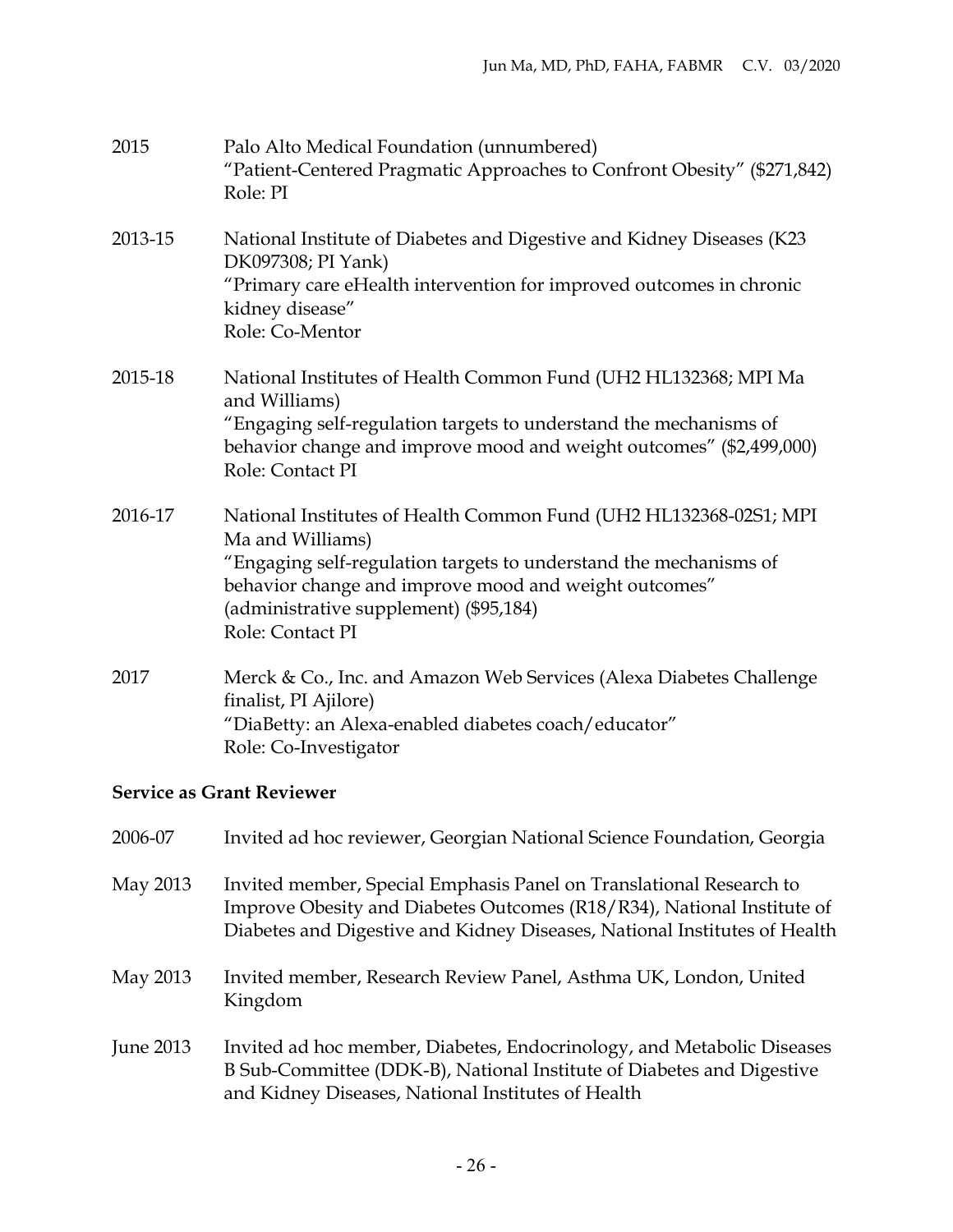- July 2013 Invited external reviewer, Canadian CAM Research Fund, IN-CAM Research Network, Canada
- Oct. 2013 Invited ad hoc member, Behavioral Medicine: Interventions and
- Feb. 2014 Outcomes (BMIO) study section, Risk, Prevention and Health Behavior
- Oct. 2019 Integrated Review Groups, Center for Scientific Review, National
- Feb. 2020 Institutes of Health
- Sept. 2014 Invited member, Special Emphasis Panel on Pragmatic Research and Natural Experiments (R18/R34), National Institute of Diabetes and Digestive and Kidney Diseases, National Institutes of Health
- 2014-2018 Appointed member, BMIO study section, Prevention and Health Behavior Integrated Review Groups, Center for Scientific Review, National Institutes of Health
- Oct. 2015 Invited ad hoc member, Diabetes, Endocrinology, and Metabolic Diseases B Sub-Committee (DDK-B), National Institute of Diabetes and Digestive and Kidney Diseases, National Institutes of Health
- Jul. 2016 Invited member, Clinical Cooperative Agreement and Clinically-Oriented Applications Special Emphasis Panel (ZEY1-VSN-01), National Eye Institute, National Institutes of Health
- Sept. 2018 Invited member, Institutional Training Grants Special Emphasis Panel (ZNR1 REV-T 37), National Institute of Nursing Research, National Institutes of Health
- Jan. 2019 Invited member, P01 Program Project Grant (PPG) Work Group #5 HLBP (MA), National Heart, Lung, and Blood Institute, National Institutes of Health
- Apr. 2019 Invited member, ZAT1 JM 01 Loan Repayment Programs Study Section, National Center for Complementary and Integrative Health, National Institute of Health

## **IX. TEACHING AND MENTORING ACTIVITIES**

## **Students and Postdoctoral Trainees**

| Year | <b>Name (Role in Training)</b> | <b>Current Position and Institution</b> |
|------|--------------------------------|-----------------------------------------|
| 2008 | Sylvie Rousseau                | Monitoring and Evaluation Officer       |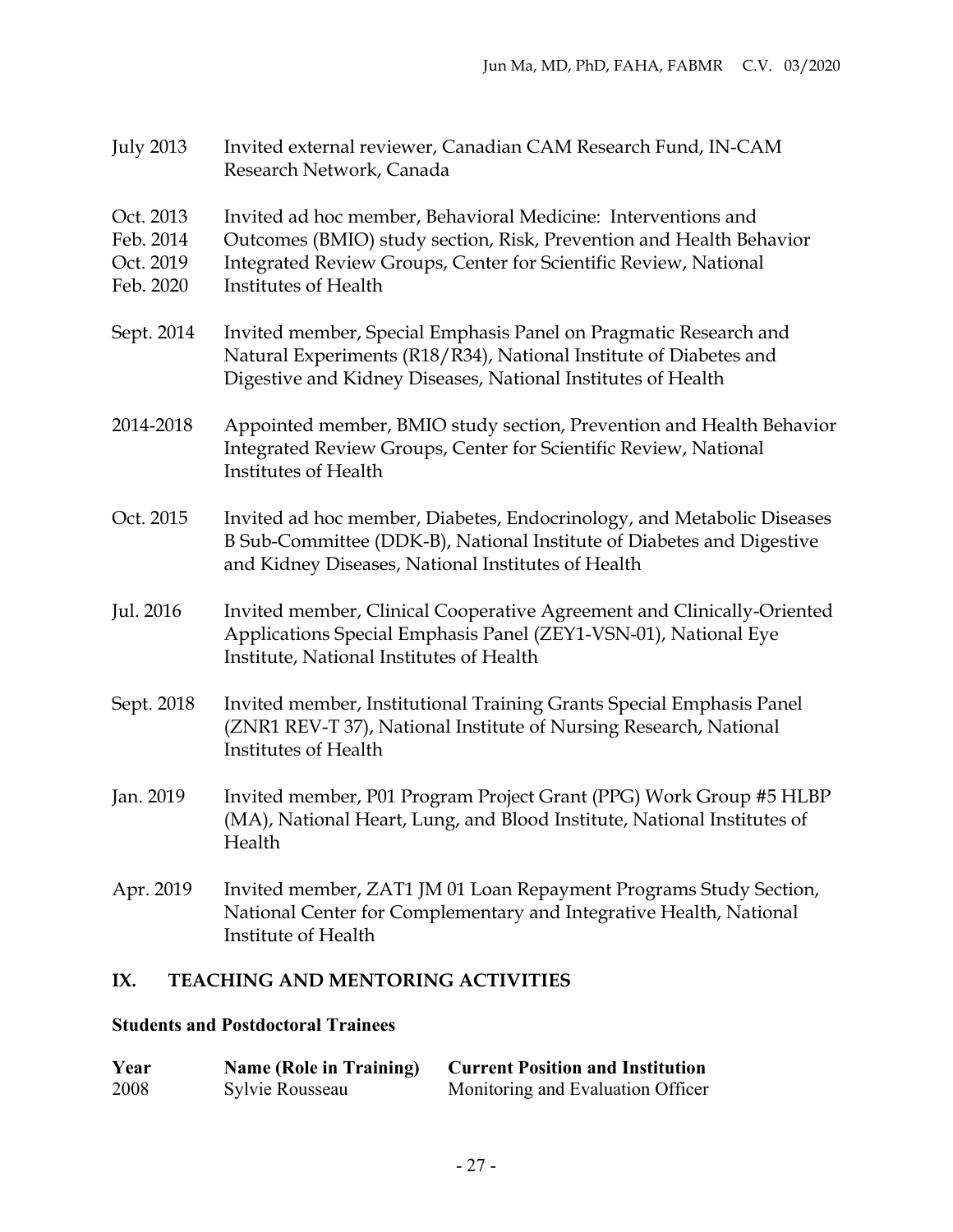|         | (Senior in Human Biology)                                                | Caris Foundation International, Haiti               |  |
|---------|--------------------------------------------------------------------------|-----------------------------------------------------|--|
| 2009-11 | Estela Ayala, MD                                                         | Pulmonologist                                       |  |
|         | (Postdoctoral fellow)                                                    | Palo Alto Medical Foundation, CA, USA               |  |
| 2009    | Gloria Koskey                                                            | <b>Research Assistant</b>                           |  |
|         | (Senior in Human Biology)                                                | Department of Psychiatry and Behavioral Sciences,   |  |
|         |                                                                          | School of Medicine, Stanford University, CA, USA    |  |
| 2010-12 | Veronica Yank, MD                                                        | <b>Assistant Professor in Residence</b>             |  |
|         | (Postdoctoral fellow)                                                    | University of California San Francisco, CA, USA     |  |
| 2011-12 | <b>Christin New</b>                                                      | Clinical Research Assistant, School of Medicine     |  |
|         | (Research Intern)                                                        | Stanford University, CA, USA                        |  |
| 2013-14 | Nan Lv, PhD                                                              | Research Scientist, Institute for Health            |  |
|         | (Postdoctoral fellow)                                                    | Research and Policy, University of Illinois at      |  |
|         |                                                                          | Chicago, IL, USA                                    |  |
| 2017    | Urveel Shah                                                              | Resident, Internal Medicine-Pediatrics, Johns       |  |
|         |                                                                          | Hopkins Hospital, Baltimore, MD, USA                |  |
| 2018-   | Aashutos Patel                                                           | Medical student, College of Medicine, University of |  |
|         | (Student Intern)                                                         | Illinois at Chicago, IL, USA                        |  |
| 2018-19 | <b>Sumeet Birla</b>                                                      | MS student, Management Information Systems          |  |
|         | (Graduate Research Assistant) University of Illinois at Chicago, IL, USA |                                                     |  |
| 2018-   | Wesley Lefferts, PhD                                                     | NIH T32 postdoctoral trainee, Precision Lifestyle   |  |
|         | (Postdoctoral fellow)                                                    | Medicine and Translation Research (PREMIER)         |  |
|         |                                                                          | program, University of Illinois at Chicago, IL,     |  |
|         |                                                                          | <b>USA</b>                                          |  |
| 2019-   | Tessa Eckley                                                             | Medical student, College of Medicine, University of |  |
|         | (Student Intern)                                                         | Illinois at Chicago, IL, USA                        |  |
| 2019-   | Rohit Shrestha, MD                                                       | Research Intern, Institute of Health Research and   |  |
|         | (International MD student)                                               | Policy, University of Illinois at Chicago, IL, USA  |  |
| 2019-   | Sushanth Dosala, MD                                                      | Research Intern, Institute of Health Research and   |  |
|         | (International MD student)                                               | Policy, University of Illinois at Chicago, IL, USA  |  |
| 2019-   | Mary Hannan, PhD                                                         | NIH T32 postdoctoral trainee, PREMIER program       |  |
|         | (Postdoctoral fellow)                                                    | University of Illinois at Chicago, IL, USA          |  |
| 2019-   | Emily Kringle, PhD                                                       | NIH T32 postdoctoral trainee, PREMIER program       |  |
|         | (Postdoctoral fellow)                                                    | University of Illinois at Chicago, IL, USA          |  |
|         |                                                                          |                                                     |  |

## **Faculty/Academic Professional Mentees**

| Year    | <b>Name</b>         | <b>Current Position and Institution</b>            |
|---------|---------------------|----------------------------------------------------|
| 2008-   | Lan Xiao, PhD       | Biostatistician, Center for Population Health      |
|         |                     | Sciences, School of Medicine, Stanford University, |
|         |                     | CA, USA                                            |
| 2013-17 | Sandra Tsai, MD     | Clinical Associate Professor, General Medical      |
|         |                     | Disciplines, Cardiovascular Medicine, School of    |
|         |                     | Medicine, Stanford University, CA, USA             |
| $2014-$ | Lisa Goldman Rosas, | Assistant Professor, Department of Health Research |
|         | PhD, MPH            | and Policy, School of Medicine, Stanford           |
|         |                     | University, CA, USA                                |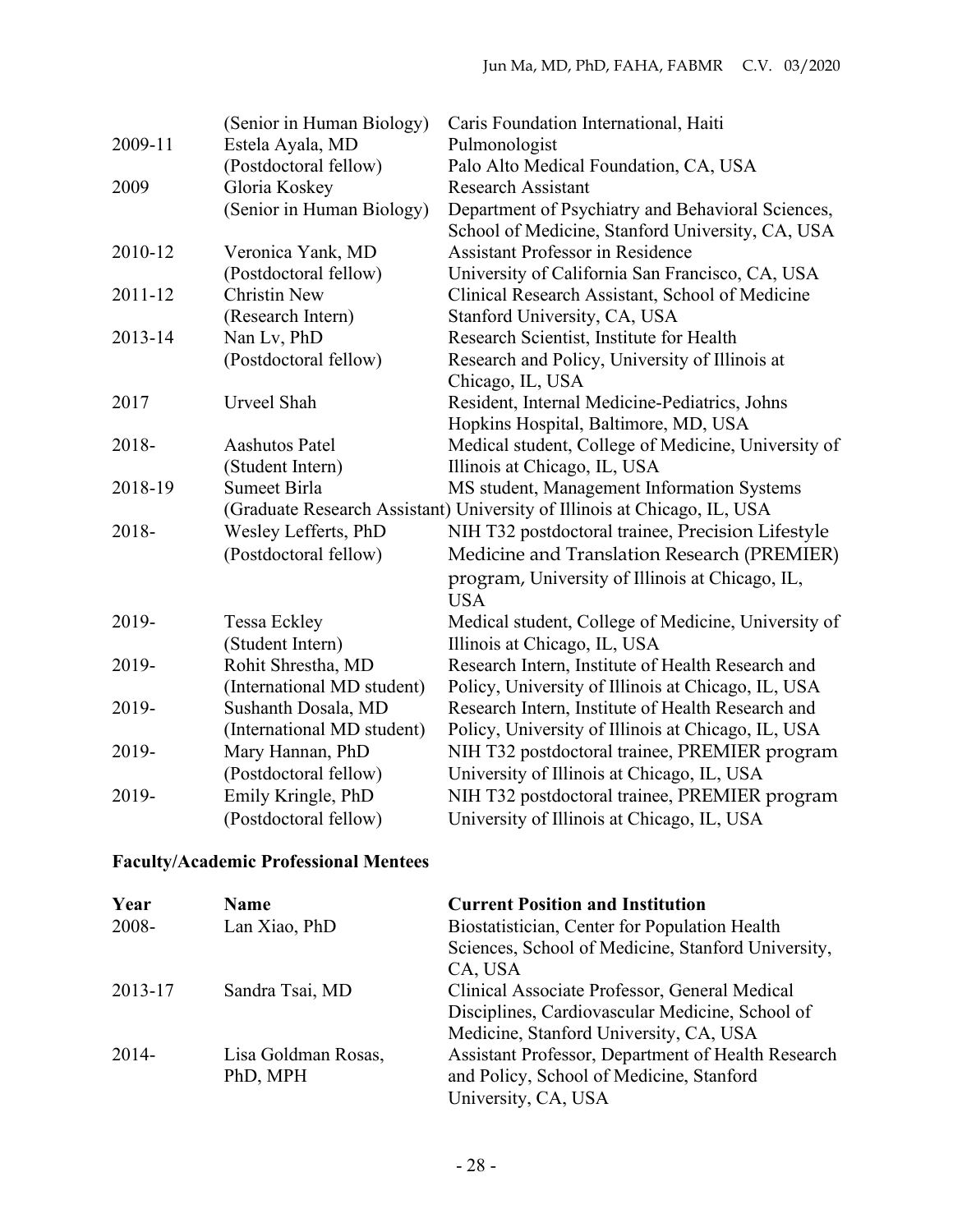| $2015 -$ | Emily Stiehl, PhD                  | Clinical Assistant Professor, Health Policy and<br>Administration, School of Public Health, University                                                                                                                          |
|----------|------------------------------------|---------------------------------------------------------------------------------------------------------------------------------------------------------------------------------------------------------------------------------|
| 2016-    | Corina Ronneberg, MS               | of Illinois at Chicago, IL, USA<br>Senior Research Specialist, Institute for Health<br>Research and Policy, University of Illinois at<br>Chicago, IL, USA                                                                       |
| 2016-    | Deepika Laddu-Patel, PhD           | Assistant Professor, Physical Therapy, College of<br>Applied Health Sciences, University of Illinois at<br>Chicago, IL, USA                                                                                                     |
| 2016-    | Sharmilee Nyenhuis, MD             | Assistant Professor, Clinical Director of Allergy,<br>Pulmonary, Critical Care, Sleep & Allergy, College<br>of Medicine, University of Illinois at<br>Chicago, IL, USA                                                          |
| 2016-19  | Valentine Prieto-Centurion,<br>MD  | Associate Medical Director, Vertex<br>Pharmaceuticals, Boston, MA, USA                                                                                                                                                          |
| 2017-18  | Min Joo, MD, MPH                   | Associate Professor, Director of PFT Lab, Jesse<br>Brown VA Medical Center; Pulmonary, Critical<br>Care, Sleep & Allergy, College of Medicine,<br>University of Illinois at Chicago, IL, USA                                    |
| 2017-    | Thomas Kannampallil, PhD           | <b>Assistant Professor and Associate Chief Research</b><br>Information Officer, Department of Anesthesiology<br>and Institute for Informatics (I2), Washington<br>University School of Medicine in St. Louis, MO,<br><b>USA</b> |
| 2017-19  | Jesse Chin, PhD                    | Assistant Professor, School of Information<br>Sciences, University of Illinois at Urbana-<br>Champaign, Urbana, IL, USA, IL, USA                                                                                                |
| 2017-    | Spyros Kitsiou, PhD                | Research Assistant Professor, Department of<br>Biomedical and Health Information Sciences,<br>College of Applied Health Sciences, University of<br>Illinois at Chicago, IL, USA                                                 |
| $2017 -$ | Joanna Abraham, PhD                | Assistant Professor, Department of Anesthesiology<br>and Institute for Informatics $(I^2)$ , Washington<br>University School of Medicine in St. Louis, MO,<br><b>USA</b>                                                        |
| 2017-    | Andrea N. Goldstein-Piekarski, PhD |                                                                                                                                                                                                                                 |
|          |                                    | Director, CoPsyN Sleep Lab; Instructor,<br>Department of Psychiatry and Behavioral Medicine,<br>Stanford University School of Medicine;<br>Investigator, VA Palo Alto Health Care System,<br>CA, USA                            |

## **X. PROFESSIONAL AND PUBLIC SERVICE**

**Professional Societies**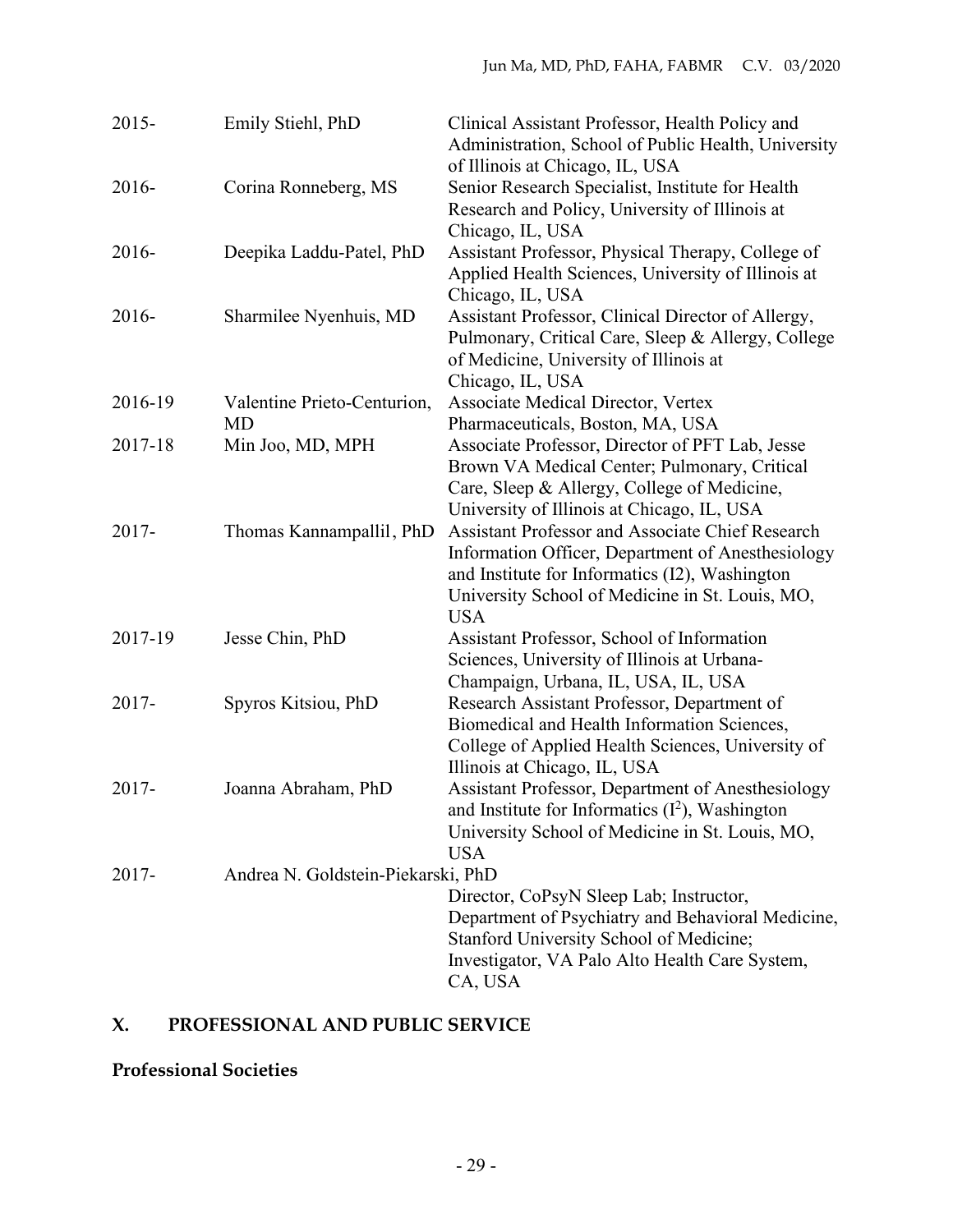| 1999-02  | Society of Nutrition Education                                           |
|----------|--------------------------------------------------------------------------|
| 2000-04  | American Dietetic Association                                            |
| 2003-07  | <b>American Society for Nutritional Sciences</b>                         |
| $2005 -$ | American Heart Association (Fellow), Council on Lifestyle and            |
|          | Cardiometabolic Health (formerly Council on Nutrition, Physical Activity |
|          | & Metabolism), and Council on Epidemiology and Prevention (EPI)          |
| 2006     | American Society of Health Economics                                     |
| 2007-09  | American Medical Informatics Association                                 |
| 2007-15  | <b>American Diabetes Association</b>                                     |
| $2010-$  | <b>American Thoracic Society</b>                                         |
| 2015-17  | American Public Health Association                                       |
| $2016-$  | Society of Behavioral Medicine                                           |
| 2017-    | Academy of Behavioral Medicine Research (Fellow)                         |

#### **Service to Professional and Governmental Organizations (other than grant review)**

| Institutional |                                                                        |
|---------------|------------------------------------------------------------------------|
| 2016-17       | Appointment, Promotion and Tenure Committee, School of Public          |
|               | Health, University of Illinois at Chicago (UIC)                        |
| 2016-18       | Committee on Research, School of Public Health, UIC                    |
| 2016-17       | PhD Admissions Committee, Department of Health Policy and              |
|               | Administration, School of Public Health, UIC                           |
| $2017 -$      | Scholarly Advisory Council, Department of Medicine, College of         |
|               | Medicine, UIC                                                          |
| 2019-20       | Chair, UIC 128 Research Misconduct Investigation Panel, Office of Vice |
|               | Chancellor for Research, UIC                                           |

## Local and Regional

| 2009-10 | Member, Quality and Availability of Care Workgroup, Greater Bay Area      |
|---------|---------------------------------------------------------------------------|
|         | Division, Western States Affiliate, American Heart Association            |
| 2009-11 | Member, Steering Committee for the Preventive Health Services Research    |
|         | Fellowship Program jointly sponsored by the Palo Alto Medical             |
|         | Foundation Research Institute and the Stanford University School of       |
|         | Medicine's Prevention Research Center                                     |
| 2009-12 | Alternate member, Institutional Review Board, Sutter Health Institute for |
|         | Research and Education                                                    |
| 2011-15 | Member, Greater Bay Area 2020 Task Force, American Heart Association      |

#### National and International

2002 Expert panelist, A Delphi study with experts on Stages of Change, Department of Health Education and Health Promotion, Maastricht University; Department of Clinical and Health Psychology, Leiden University, the Netherlands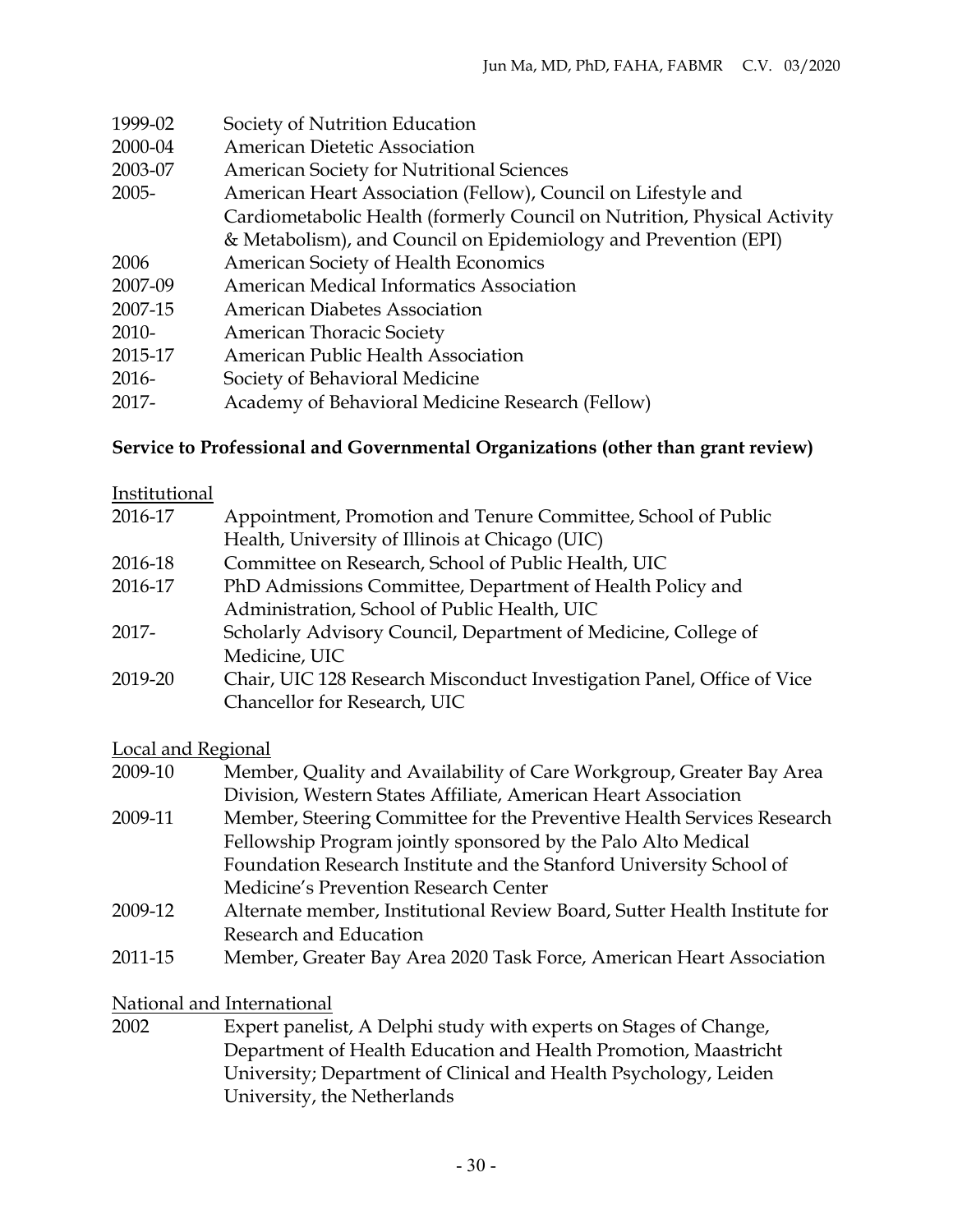| 2006-07<br>2010 | Faculty, Network for Continuing Medical Education, U.S.A.<br>Invited Peer Reviewer, Lifestyle Interventions for Four Conditions: Type 2                               |
|-----------------|-----------------------------------------------------------------------------------------------------------------------------------------------------------------------|
|                 | Diabetes, Metabolic Syndrome, Breast Cancer, and Prostate Cancer, Technology<br>Assessment Program, Agency for Healthcare Research and Quality, U.S.A.                |
| 2011-12         | Member, Elizabeth Barrett-Connor Young Investigator Award Review<br>Committee, Council on Epidemiology and Prevention, American Heart<br>Association                  |
| 2012-15         | Member, National Diversity Leadership Committee, American Heart                                                                                                       |
|                 | Association                                                                                                                                                           |
| 2013            | Member, National Multicultural Communications Best Practices Planning<br>Team, American Heart Association                                                             |
| 2013-16         | Member, Committee on Scientific Sessions Program, Council on                                                                                                          |
|                 | Epidemiology and Prevention, American Heart Association                                                                                                               |
| 2013-           | Chair ('18-'20), Vice chair ('16-'18), member ('13-'16), Behavior Change                                                                                              |
|                 | Committee, Council on Lifestyle and Cardiometabolic Health and Council<br>on Epidemiology and Prevention, American Heart Association                                  |
| 2015-           | Member, Steering Committee of the Science of Behavior Change Research<br>Network, Office of the Director, National Institute of Health                                |
| 2016-17         | Member, Guideline Advantage™ Research Sub Committee, American<br><b>Heart Association</b>                                                                             |
| 2016-           | Member, Leadership and Nominating Committees, Council on Lifestyle<br>and Cardiometabolic Health, American Heart Association                                          |
| 2016-           | Member, Obesity Committee, Council on Lifestyle and Cardiometabolic<br>Health, American Heart Association                                                             |
| 2016-19         | Member, Scientific & Clinical Education Lifelong Learning (SCILL)<br>Committee, Council on Lifestyle and Cardiometabolic Health, American<br><b>Heart Association</b> |
| 2017            | Featured Expert, American Medical Association Integrated Health Model<br>Initiative                                                                                   |
| 2018            | Reviewer, USPSTF Draft Recommendation Statement: Behavioral Weight<br>Loss Interventions to Prevent Obesity-Related Morbidity and Mortality in<br>Adults              |
| 2018-19         | Member, Committee on Scientific Sessions Programming (CSSP),<br><b>American Heart Association</b>                                                                     |
| 2018-           | Member, Preventive Care and Screening: Body Mass Index (BMI)<br>Screening and Follow-Up Plan Expert Work Group, Centers for Medicare<br>& Medicaid Services (CMS)     |
| 2019-21         | Member, Statistics Committee, Council on Epidemiology and Prevention,<br><b>American Heart Association</b>                                                            |
| 2019-21         | Member, Brain Health Science Committee, Stroke Council, American<br><b>Heart Association</b>                                                                          |

## **Community Service Related to Professional Work**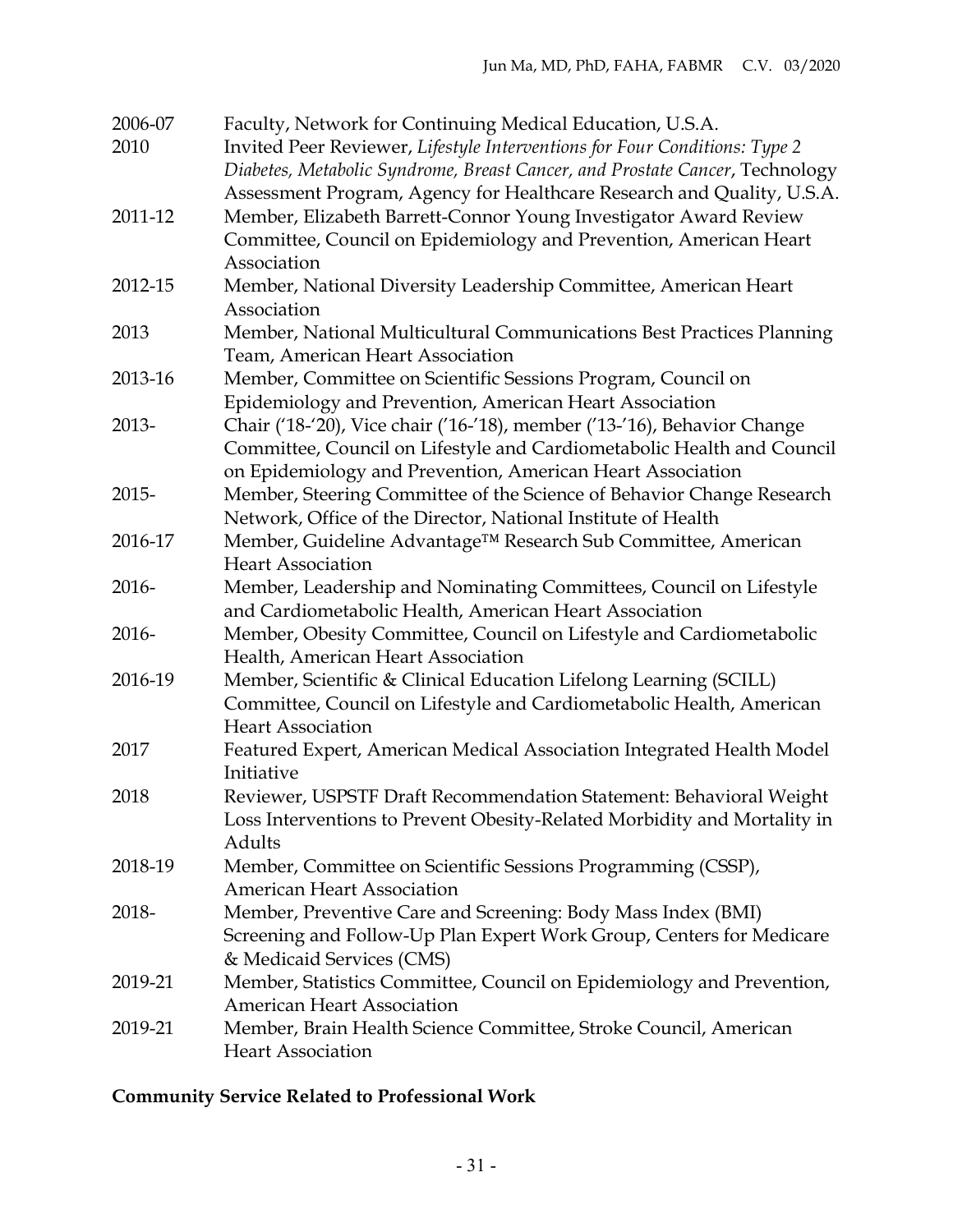| 2005-   | Participant in numerous print and radio programs about health                |
|---------|------------------------------------------------------------------------------|
|         | - Print (e.g., TIME, AP, Reuters, O, The Oprah magazine, NY Times, LA        |
|         | Times, other major newspapers/magazines & wire services)                     |
|         | - Radio (e.g., NPR, numerous local/national shows - live & recorded)         |
| 2007-15 | Advocate, Greater Bay Area Division, Western States Affiliate, American      |
|         | <b>Heart Association</b>                                                     |
| 2008    | Expert witness in California government hearing, Sacramento                  |
|         | - Senate, No. 1420 (Nutrition Labeling at Chain Restaurants)                 |
|         | California State Assembly Committee on Health; March 26, 2008                |
| 2009    | Participant in the American Heart Association's You're the Cure on the Hill, |
|         | Washington, DC; April 21, 2009                                               |
| 2011    | Guest researcher, American Heart Association's Annual Research               |
|         | Roundtable Luncheon, Burlingame, California; April 1, 2011                   |

## **XI. INVITED PRESENTATIONS**

- 2001 Invited speaker "Cigarette smoking: Why should dietitians care?" Annual Food and Nutrition Conference and Exhibitions Arizona Dietetic Association, Mesa, AZ
- 2006 Invited speaker "A Novel Approach to Cardiometabolic Risk Reduction: Role of the Endocannabinoid System," Medical Grand Rounds Sharp Chula Vista Cardiology Conference; San Diego, CA
- 2007 Invited speaker "A Novel Approach to Cardiometabolic Risk Reduction: Role of the Endocannabinoid System," Medical Grand Rounds Watsonville Hospital, Watsonville, CA Community Hospital and Rehabilitation, Los Gatos, CA St. Helena Hospital, St. Helena, CA Garfield Medical Center, Monterey Park, CA

Invited speaker – "Current and Emerging Strategies for Reducing Cardiometabolic Risk" Medical Grand Rounds, Encino Tarzana Regional Medical Center, Tarzana, CA

- 2008 Invited speaker "Translational Research: From Treatment Gaps to Treatment Improvement" Center for Health Care Evaluation Forum VA Palo Alto Health Care System, Menlo Park, CA
- 2010 Invited speaker "Soaring to New Heights to Gain Control" 3rd Annual New Mexico Asthma Symposium on Obesity and Asthma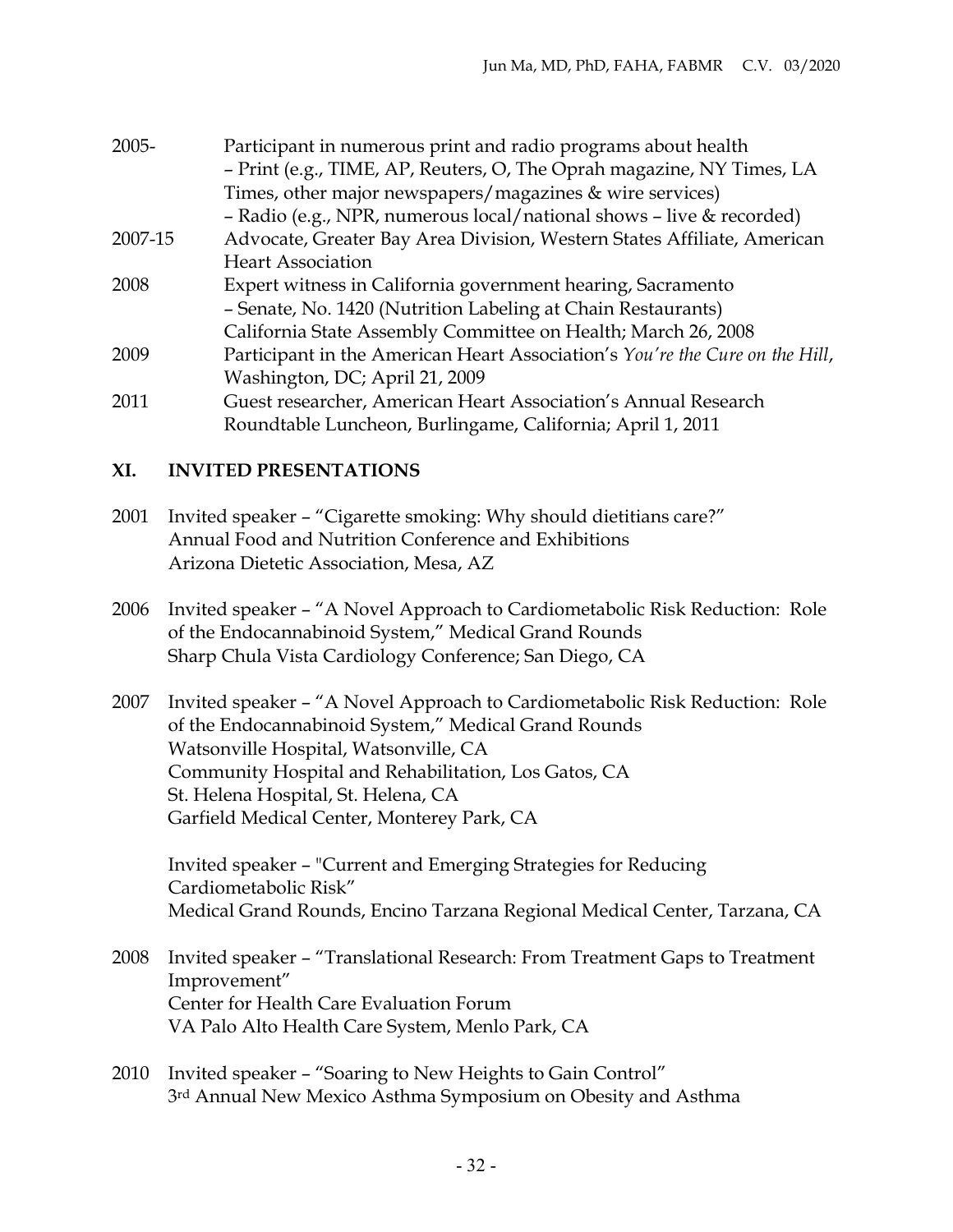Asthma Allies, Albuquerque, NM

- 2011 Invited faculty CME lectures: "Evaluation of Lifestyle Interventions to Treat Elevated Cardiometabolic Risk in Primary Care," and "The Relationship between Depression and Obesity in Women" American Summit on Cardiometabolic Disease, October 1, 2011 Chicago, IL
- 2011 Special guest Poster Presentations: "Baseline Data from an RCT of Obesity Management in Primary Care," and "Baseline phenotypes among overweight and obese participants in an RCT of behavioral weight management in primary care" First California Bay Area American Heart Association Research Award Reception, October 6, 2011 San Francisco, CA
- 2012 Chair "Monitoring Health Care Reform through Provider-based Surveys: New Initiatives from the National Ambulatory Medical Care Survey and National Hospital Ambulatory Medical Care Survey," National Conference on Health Statistics, August 8, 2012 Washington, D.C.
- 2012 Invited speaker "Translating Diabetes Prevention Program Lifestyle Intervention for Weight Loss and Cardiometabolic Risk Management in Primary Care" Second Weight Management Symposium, Weight Management Program of Excellence, October 26, 2012 Palo Alto Medical Foundation, Palo Alto, CA
- 2013 Plenary speaker "Clinical Research on Lifestyle Interventions to Treat Obesity and Asthma in Primary Care" Healthy Children, Thriving Adults - *Strategies for Sustainable Change* 4th Annual Northern California Summit on Children and Youth, April 11, 2013 Richmond Community Foundation, Richmond, CA
- 2013 Invited speaker "Accessible and affordable Diabetes Prevention Program Lifestyle Interventions in Primary Care Settings and the Community" Santa Clara County Health Reform Stakeholder Working Group Meeting, July 24, 2013 Working Partnerships USA, San Jose, CA
- 2015 Invited speaker "Precision Lifestyle Medicine Research for Personalized Population Health Management"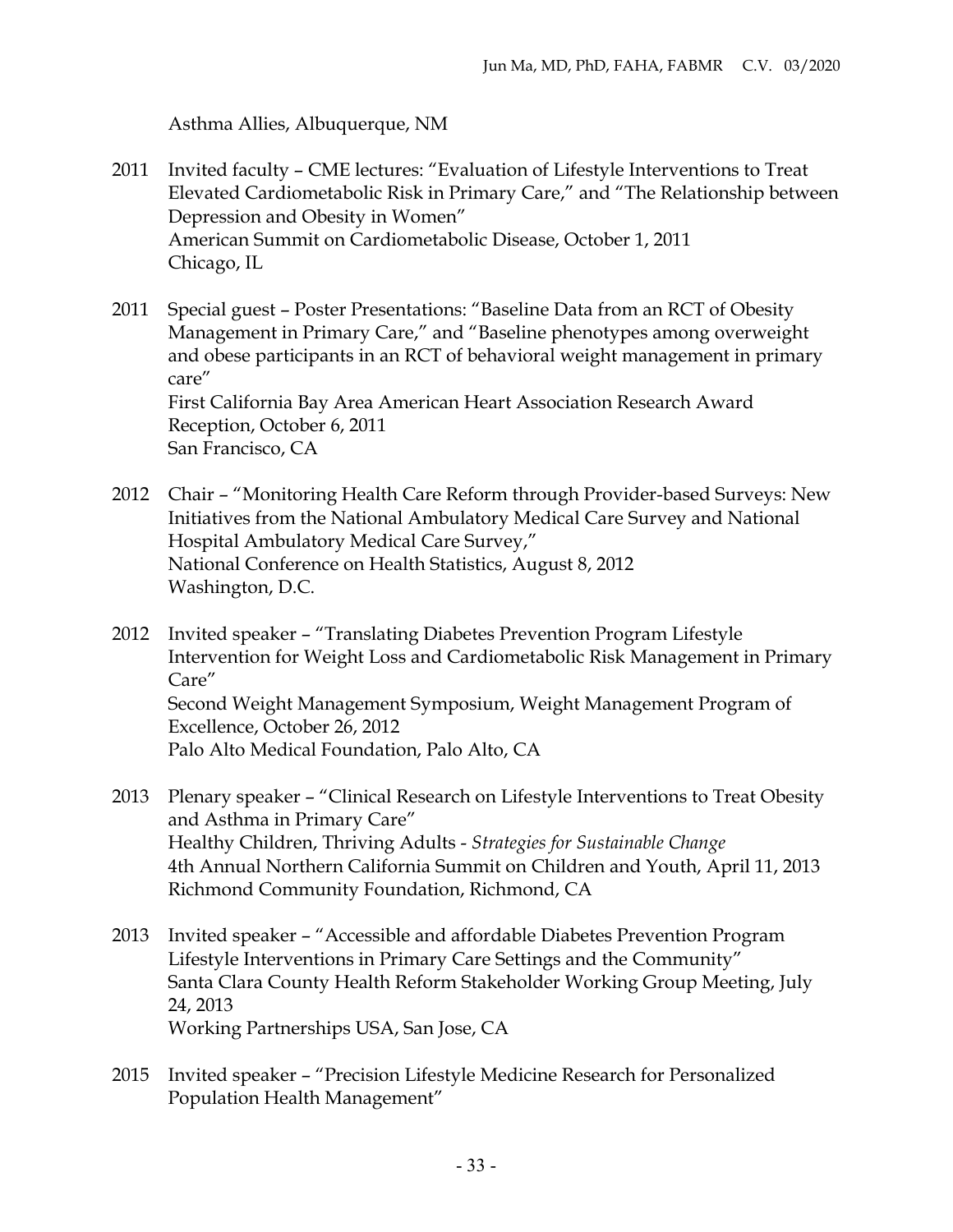Epidemiology Distinguished Speaker Seminar Series, Department of Epidemiology, School of Medicine, July 17, 2015 University of California, Irvine, CA

- 2015 Invited speaker "Behavioral Weight Loss and Dietary Interventions in Adult Patients with Asthma" Grand Rounds, Division of Pulmonary, Critical Care, Sleep and Allergy, Department of Medicine, College of Medicine, November 3, 2015 University of Illinois, Chicago, IL
- 2018 Invited panelist Panel Discussion "Turning the Tide: How Do We Change the Trajectory of Chronic Disease" 23rd Annual Research Day, University of Illinois at Chicago Health Sciences Campus—Rockford, April 27, 2018 University of Illinois, Rockford, IL
- 2018 Invited speaker Symposium "Trans-behavioral Mechanisms and Processes of Change" 14th Annual Mechanisms of Behavior Change, National Institute on Alcohol Abuse and Alcoholism (NIAAA), June 16, 2018 San Diego, CA
- 2018 Featured speaker "Integrated Behavior Therapy for Comorbid Obesity and Depression in Primary Care" 6th Annual UIC Diabetes and Obesity Research Day, October 9, 2018 Chicago, IL
- 2018 Invited speaker "Treating Obesity as a Neurologic Disorder" Cardiovascular Seminar "Rx for Behavior Change: Engaging Patients to Meet Guidelines," November 10, 2018 American Heart Association Scientific Sessions 2018 Chicago, IL
- 2018 Invited speaker "Collaborating with Other Research Organizations" Behavioral Medicine Research Council Founding Conference, December 10-11, 2018 Washington D.C.
- 2019 Invited speaker "Effect of Integrated Behavioral Weight Loss Treatment and Problem-Solving Therapy on Body Mass Index and Depressive Symptoms Among Patients With Obesity and Depression: The RAINBOW Randomized Clinical Trial" Hot-of-the-Press session, March 7, 2019